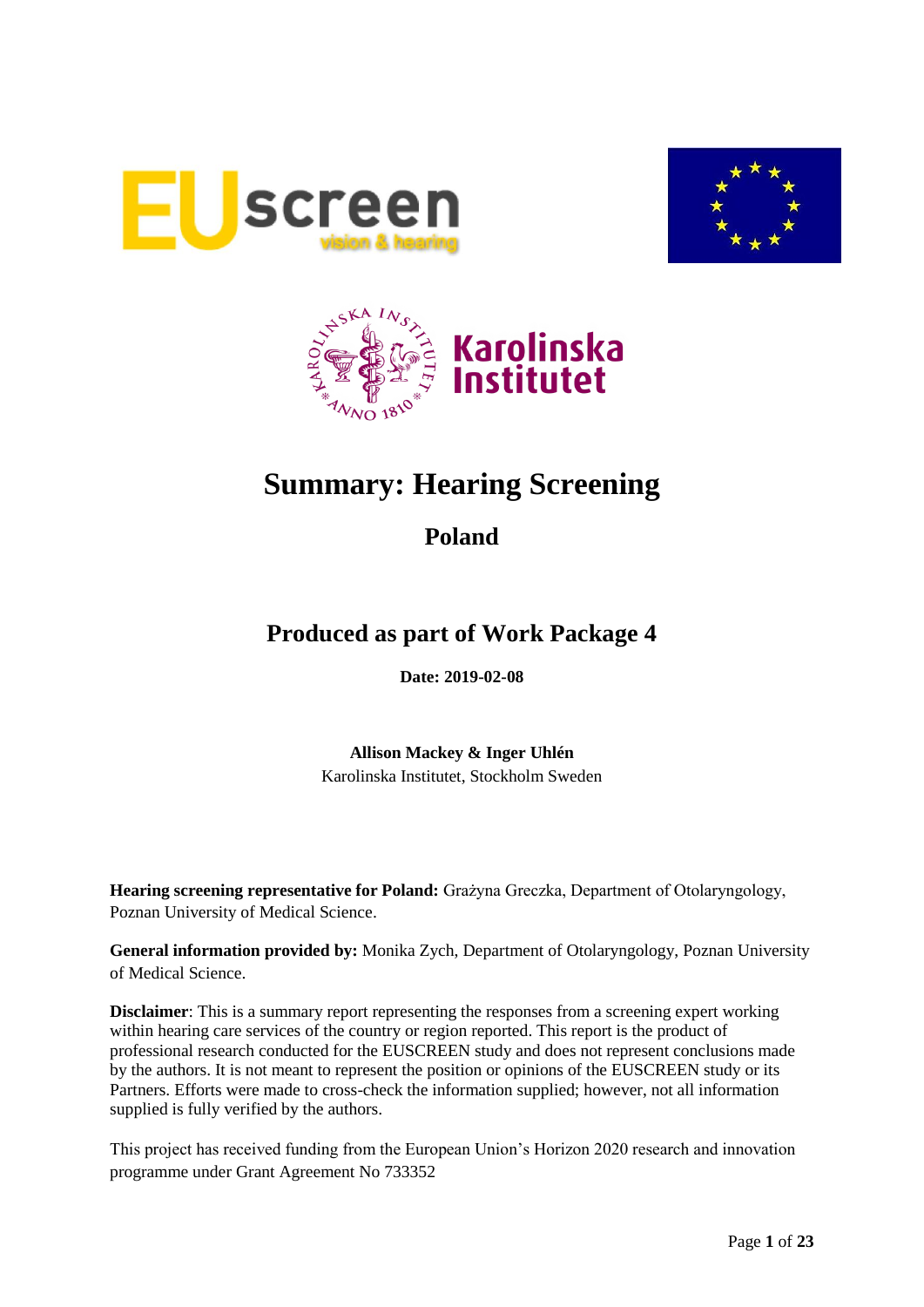

## **Table of Contents**

| 1.  |  |  |  |  |
|-----|--|--|--|--|
| 2.  |  |  |  |  |
| 3.  |  |  |  |  |
| 3.1 |  |  |  |  |
| 3.2 |  |  |  |  |
| 3.3 |  |  |  |  |
| 4.  |  |  |  |  |
| 5.  |  |  |  |  |
| 5.1 |  |  |  |  |
| 5.2 |  |  |  |  |
| 5.3 |  |  |  |  |
| 5.4 |  |  |  |  |
| 6.  |  |  |  |  |
| 6.1 |  |  |  |  |
| 6.2 |  |  |  |  |
| 6.3 |  |  |  |  |
|     |  |  |  |  |
| 7.  |  |  |  |  |
| 7.1 |  |  |  |  |
| 7.2 |  |  |  |  |
| 7.3 |  |  |  |  |
| 8.  |  |  |  |  |
| 8.1 |  |  |  |  |
| 8.2 |  |  |  |  |
| 8.3 |  |  |  |  |
| 8.4 |  |  |  |  |
| 8.5 |  |  |  |  |
| 8.6 |  |  |  |  |
| 9.  |  |  |  |  |
| 9.1 |  |  |  |  |
| 9.2 |  |  |  |  |
| 9.3 |  |  |  |  |
| 9.4 |  |  |  |  |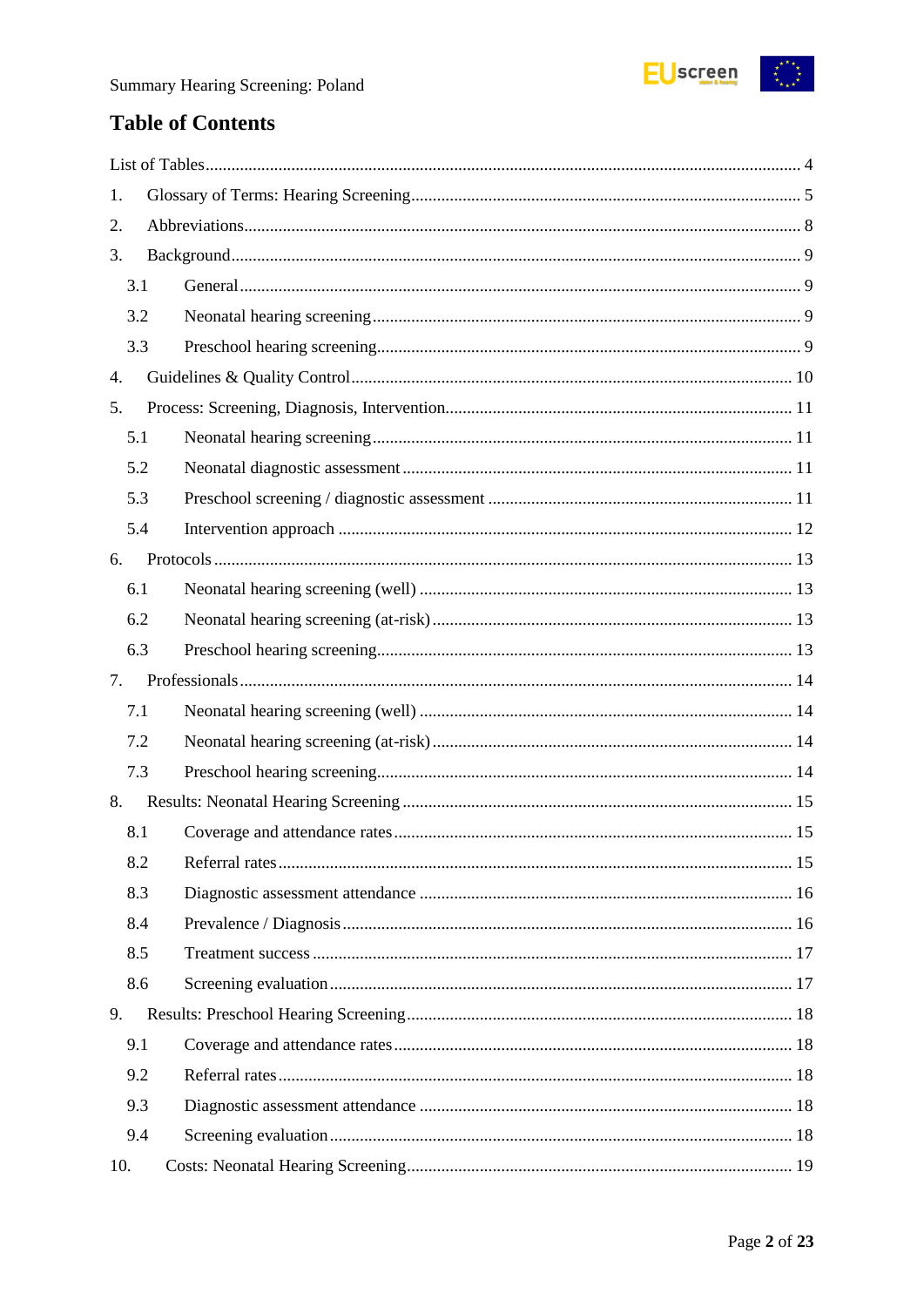

| 10.1 |  |
|------|--|
| 10.2 |  |
| 10.3 |  |
| 10.4 |  |
| 10.5 |  |
| 10.6 |  |
| 11.  |  |
| 11.1 |  |
| 11.2 |  |
| 11.3 |  |
| 11.4 |  |
| 12.  |  |
|      |  |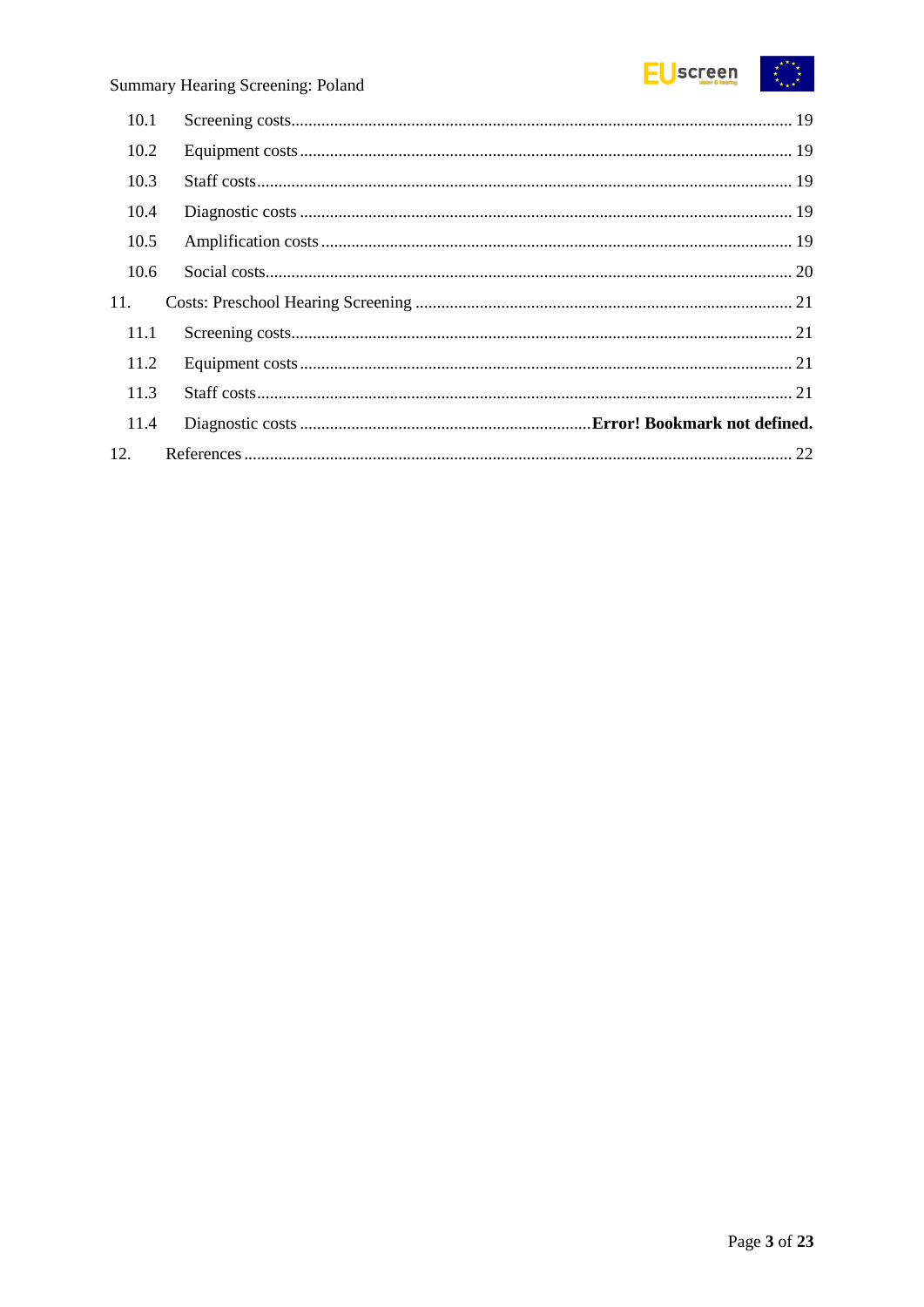

## <span id="page-3-0"></span>**List of Tables**

| Table 3: Prevalence of hearing loss among neonates in Poland (Szyfter, Wróbel, Szyfter-Harris, et al., |  |
|--------------------------------------------------------------------------------------------------------|--|
|                                                                                                        |  |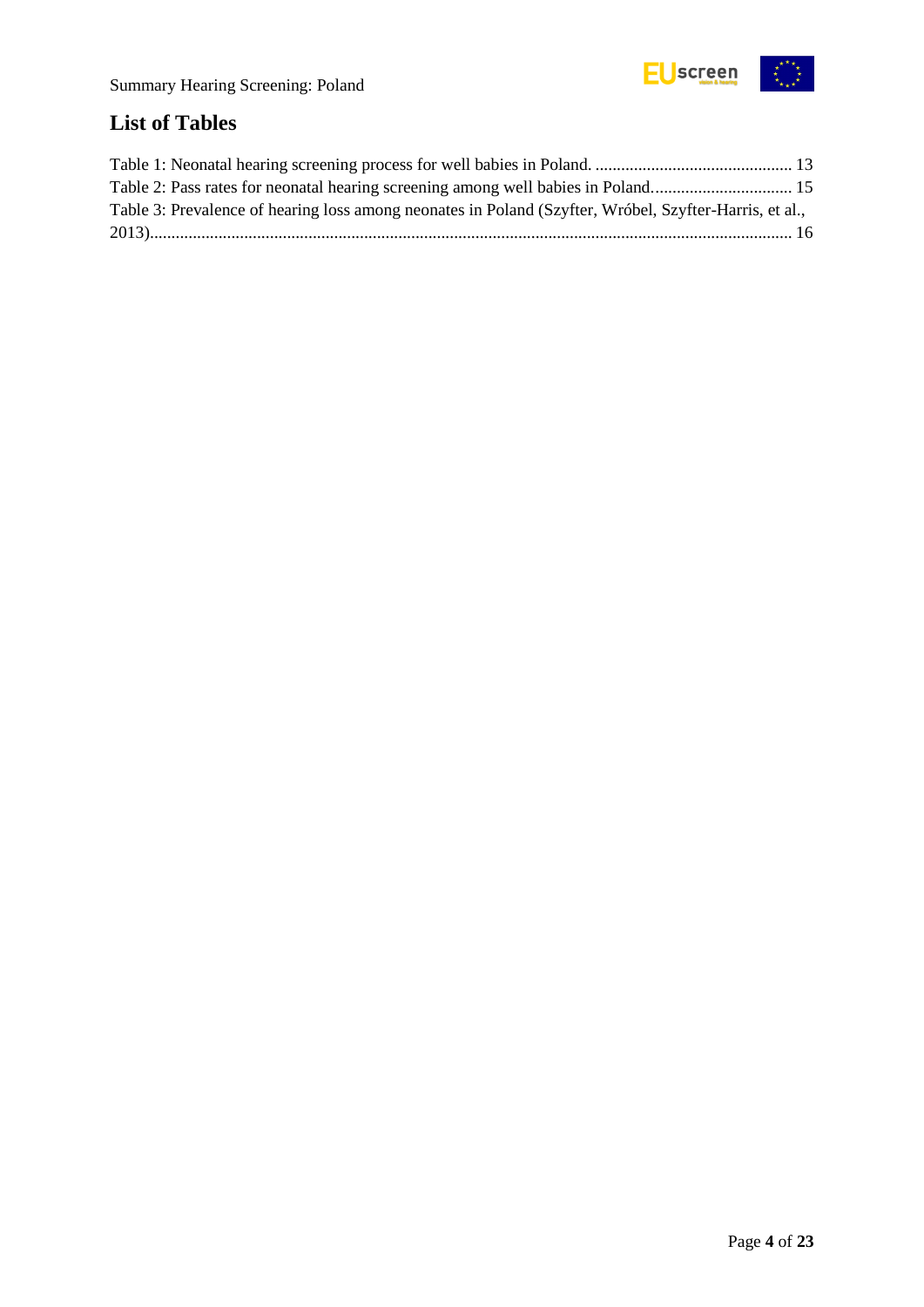## <span id="page-4-0"></span>**1. Glossary of Terms: Hearing Screening**

| <b>Abnormal test result</b>                                                                                                                                             | A test result where a normal "pass" response could not be detected under<br>good conditions. The result on screening equipment may indicate "no<br>response," "fail," or "refer."                                                                                                                                                                                                                                                                                                                                                                                                                                                                                                                                                                                |  |  |  |
|-------------------------------------------------------------------------------------------------------------------------------------------------------------------------|------------------------------------------------------------------------------------------------------------------------------------------------------------------------------------------------------------------------------------------------------------------------------------------------------------------------------------------------------------------------------------------------------------------------------------------------------------------------------------------------------------------------------------------------------------------------------------------------------------------------------------------------------------------------------------------------------------------------------------------------------------------|--|--|--|
| <b>Attendance rate</b>                                                                                                                                                  | The proportion of all those invited for screening that are tested and receive<br>a result,<br>Invited for screening includes all those that are offered the<br>screening test.<br>Tested and receive a result could be a "pass" or "fail".<br>Attendance rate provides information on the willingness of families to<br>participate in screening.                                                                                                                                                                                                                                                                                                                                                                                                                |  |  |  |
| <b>Attendance rate in</b><br>first year of life                                                                                                                         | See definition of Attendance rate.<br>The calculation cut-off is after one year of life.                                                                                                                                                                                                                                                                                                                                                                                                                                                                                                                                                                                                                                                                         |  |  |  |
| <b>Compliance with</b>                                                                                                                                                  | The percentage of those who are referred from screening to a diagnostic<br>assessment that actually attend the first diagnostic assessment.                                                                                                                                                                                                                                                                                                                                                                                                                                                                                                                                                                                                                      |  |  |  |
| referral (percentage)                                                                                                                                                   | Percentage of compliance provides information on the willingness of<br>families to attend the diagnostic assessment after referral from screening.                                                                                                                                                                                                                                                                                                                                                                                                                                                                                                                                                                                                               |  |  |  |
| <b>Coverage</b>                                                                                                                                                         | The proportion of those eligible for screening that are tested and receive a<br>result within a specific time.<br>Eligible for screening includes those within the population that are<br>covered under the screening or health care program.<br>Tested and receive a result could be a "pass" or "refer to<br>diagnostic assessment".<br>Specific time can be defined, such as 1 month after birth, 3 months<br>after birth, etc.<br>Coverage provides information on the overall effectiveness and timeliness<br>of a complete screening programme.<br>Factors such as being offered screening, willingness to participate, missed<br>screening, ability to complete the screen, and ability to document the<br>screening results will influence the coverage. |  |  |  |
| Coverage in first<br>year of life                                                                                                                                       | See definition of Coverage.<br>The specific time is pre-defined as within the first year of life.<br>In other words, the coverage is the proportion of those eligible for<br>screening that complete the screening sequence to a final result within the<br>first year of life.                                                                                                                                                                                                                                                                                                                                                                                                                                                                                  |  |  |  |
| The percentage of infants/children with a hearing loss (defined by the<br>target condition) that receive a result of "pass" during screening.<br><b>False negatives</b> |                                                                                                                                                                                                                                                                                                                                                                                                                                                                                                                                                                                                                                                                                                                                                                  |  |  |  |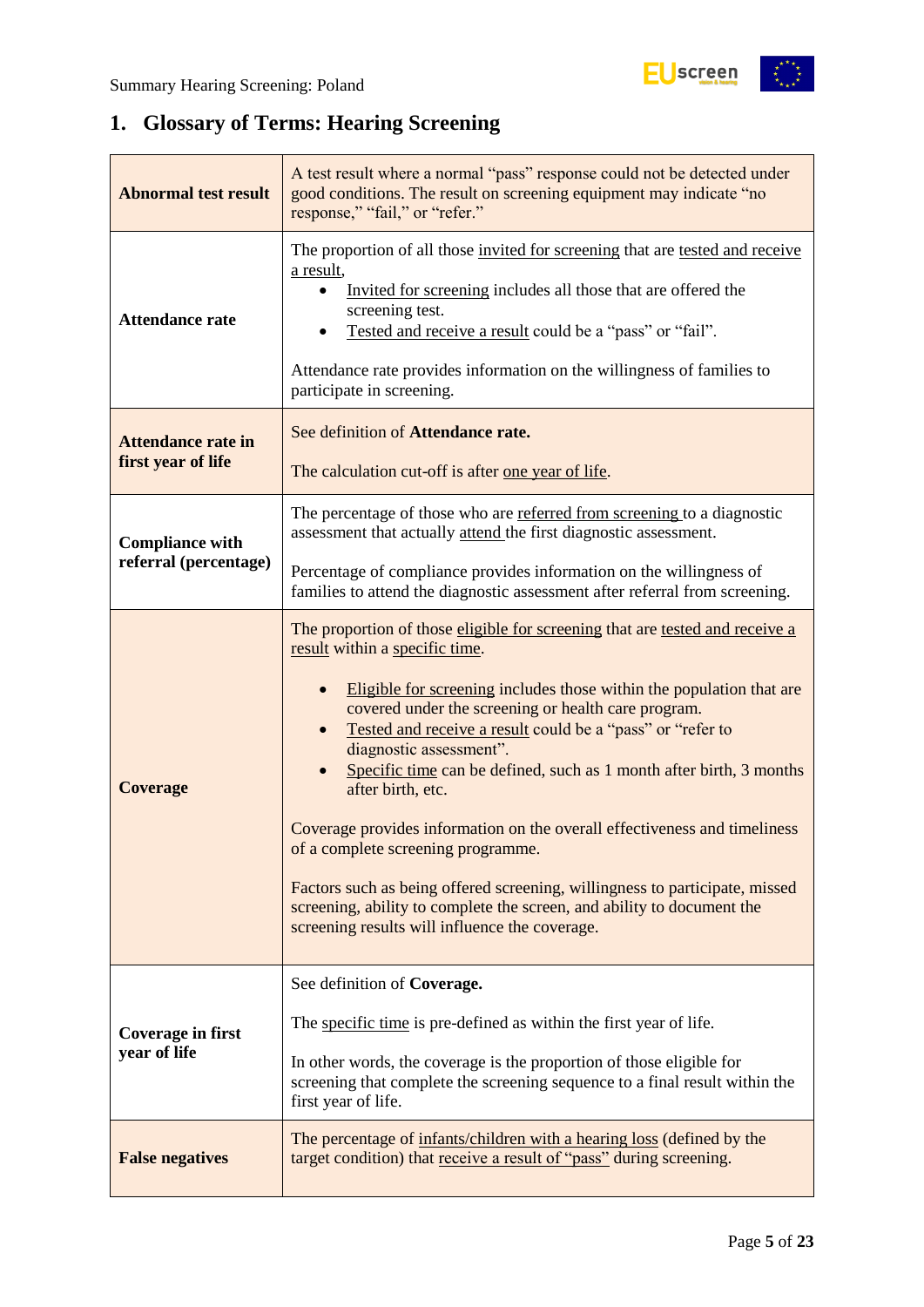

|                                          | Example: If 100 infants with hearing loss are screened, and 1 infant passes<br>the screening, the percentage of false negatives is 1%.                                                                 |  |  |  |
|------------------------------------------|--------------------------------------------------------------------------------------------------------------------------------------------------------------------------------------------------------|--|--|--|
|                                          | The percentage of infants/children with normal hearing that receive a<br>result of "fail" from the final screening test.                                                                               |  |  |  |
| <b>False positives</b>                   | Example: If 100 infants with normal hearing are screened, and 3 infants<br>fail the screening and are referred for diagnostic assessment, the<br>percentage of false positives is 3%.                  |  |  |  |
| <b>Guidelines</b>                        | Recommendations or instructions provided by an authoritative body on the<br>practice of screening in the country or region.                                                                            |  |  |  |
| <b>Hearing screening</b><br>professional | A person qualified to perform hearing screening, according to the practice<br>in your country or region.                                                                                               |  |  |  |
| <b>Inconclusive test</b><br>result       | A test result where a normal "pass" response could not be detected due to<br>poor test conditions.                                                                                                     |  |  |  |
| <b>Invited for screening</b>             | Offered screening.                                                                                                                                                                                     |  |  |  |
| <b>Outcome of hearing</b><br>screening   | An indication of the effectiveness or performance of screening, such as a<br>measurement of coverage rate, referral rate, number of infants detected,<br>etc.                                          |  |  |  |
| <b>Permanent hearing</b>                 | A hearing impairment that is <i>not</i> due to a temporary or transient condition<br>such as middle ear fluid.                                                                                         |  |  |  |
| loss                                     | Permanent hearing loss can be either sensorineural or permanent<br>conductive.                                                                                                                         |  |  |  |
| <b>Positive predictive</b>               | The percentage of infants/children referred from screening who have a<br>confirmed hearing loss, as described by your protocol or guideline and<br>indicated in the Target Condition (see definition). |  |  |  |
| value                                    | For example, if 100 babies are referred from screening for diagnostic<br>assessment and 90 have normal hearing while 10 have a confirmed hearing<br>loss, the positive predictive value would be 10%.  |  |  |  |
| Preschool or<br>(pre)school children     | All children between 3-6 years of age.                                                                                                                                                                 |  |  |  |
| <b>Preschool or</b>                      | Screening that takes place during the time children are between 3-6 years<br>of age.                                                                                                                   |  |  |  |
| (pre)school screening                    | This refers to <i>any</i> hearing screening during this age. The location of the<br>screening is irrelevant to the definition.                                                                         |  |  |  |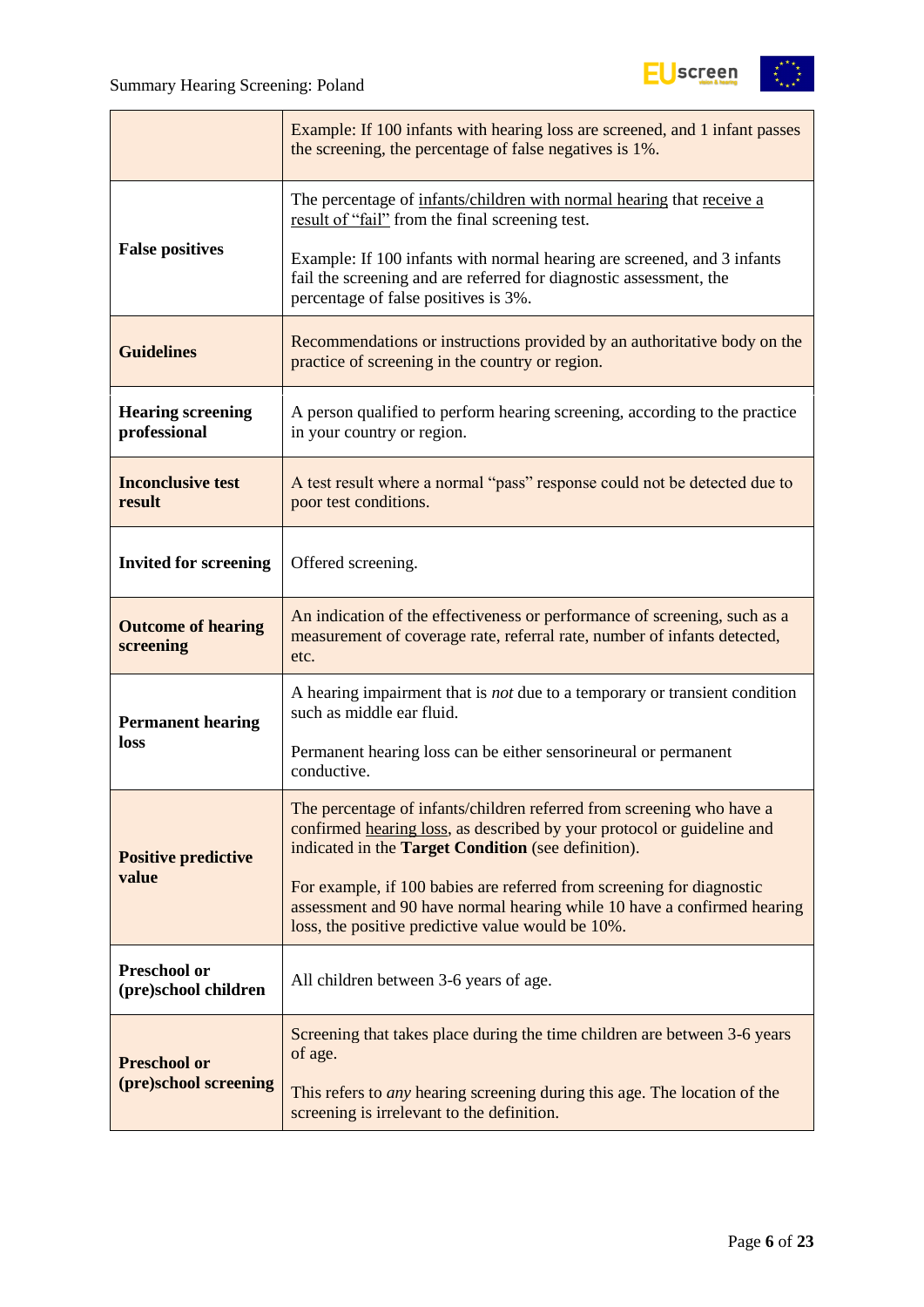

| <b>Prevalence</b>           | The number or percentage of individuals with a specific disease or<br>condition. Prevalence can either be expressed as a percentage, proportion,<br>or as the value per 1000 individuals within the same demographic.                                                    |  |  |  |
|-----------------------------|--------------------------------------------------------------------------------------------------------------------------------------------------------------------------------------------------------------------------------------------------------------------------|--|--|--|
| <b>Programme</b>            | An organized system for screening, which could be based nationally,<br>regionally or locally.                                                                                                                                                                            |  |  |  |
| <b>Protocol</b>             | Documented procedure or sequence for screening, which could include<br>which tests are performed, when tests are performed, procedures for<br>passing and referring, and so forth.                                                                                       |  |  |  |
| <b>Quality assurance</b>    | A method for checking and ensuring that screening is functioning<br>adequately and meeting set goals and benchmarks.                                                                                                                                                     |  |  |  |
| Referral criteria           | A pre-determined cut-off boundary for when an infant/child should be re-<br>tested or seen for a diagnostic assessment.                                                                                                                                                  |  |  |  |
|                             | For example, referral criteria may be "no response" at 35 dB nHL.                                                                                                                                                                                                        |  |  |  |
| <b>Risk babies / Babies</b> | All infants that are considered to be at-risk or have risk-factors for hearing<br>loss according to the screening programme.                                                                                                                                             |  |  |  |
| at-risk                     | Two common risk factors are admission to the neonatal-intensive care unit<br>(NICU) or born prematurely. However, other risk factors for hearing loss<br>may also be indicated in the screening programme.                                                               |  |  |  |
|                             | The percentage of infants/children with hearing loss that are identified via<br>the screening program.                                                                                                                                                                   |  |  |  |
| <b>Sensitivity</b>          | For example, if 100 babies with hearing loss are tested, and 98 of these<br>babies are referred for diagnostic assessment while 2 pass the screening,<br>the sensitivity is 98%.                                                                                         |  |  |  |
|                             | The percentage of infants/children with normal hearing that pass the<br>screening.                                                                                                                                                                                       |  |  |  |
| <b>Specificity</b>          | For example, if 100 babies with normal hearing are tested, and 10 of these<br>babies are referred for diagnostic assessment and 90 pass the screening, the<br>specificity is 90%.                                                                                        |  |  |  |
| <b>Target condition</b>     | The hearing loss condition you are aiming to detect via your screening<br>programme. This includes:<br>The laterality of the condition, whether the program aims to detect<br>$\bullet$<br>both unilateral and bilateral hearing loss or just bilateral hearing<br>loss. |  |  |  |
|                             | The severity of the condition, whether the program aims to detect<br>$\bullet$<br>hearing $loss \ge 30$ dB HL, $\ge 35$ dB HL, $\ge 40$ dB HL or $\ge 45$ dB HL                                                                                                          |  |  |  |
|                             | Infants who are <i>not</i> admitted into the NICU or born prematurely.                                                                                                                                                                                                   |  |  |  |
| <b>Well, healthy babies</b> | Well, healthy babies may or may not have additional risk factors for<br>hearing loss, according to the procedures indicated in the specific<br>screening programme.                                                                                                      |  |  |  |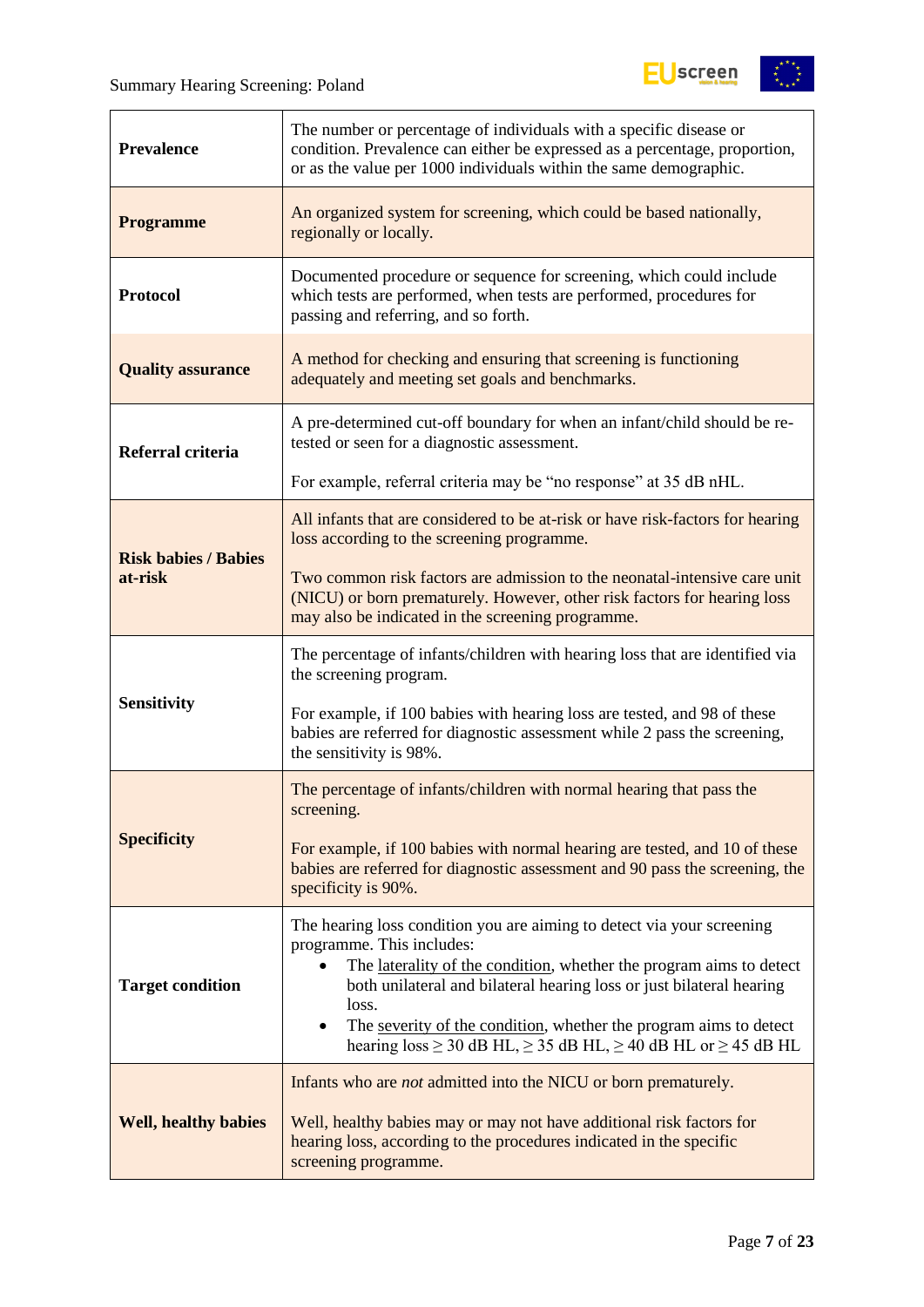

### <span id="page-7-0"></span>**2. Abbreviations**

- ABR auditory brainstem response
- aABR automatic auditory brainstem response
- ANSD auditory neuropathy spectrum disorder
- ASSR auditory steady-state response
- CI cochlear implant
- CMV cytomegalovirus
- dB HL decibel hearing level
- dB nHL decibel normalized hearing level
- dB SNR decibel signal-to-noise ratio
- DPOAE distortion product otoacoustic emissions
- HA hearing aid
- NICU neonatal intensive care unit
- OAE otoacoustic emissions
- TEOAE transient-evoked otoacoustic emissions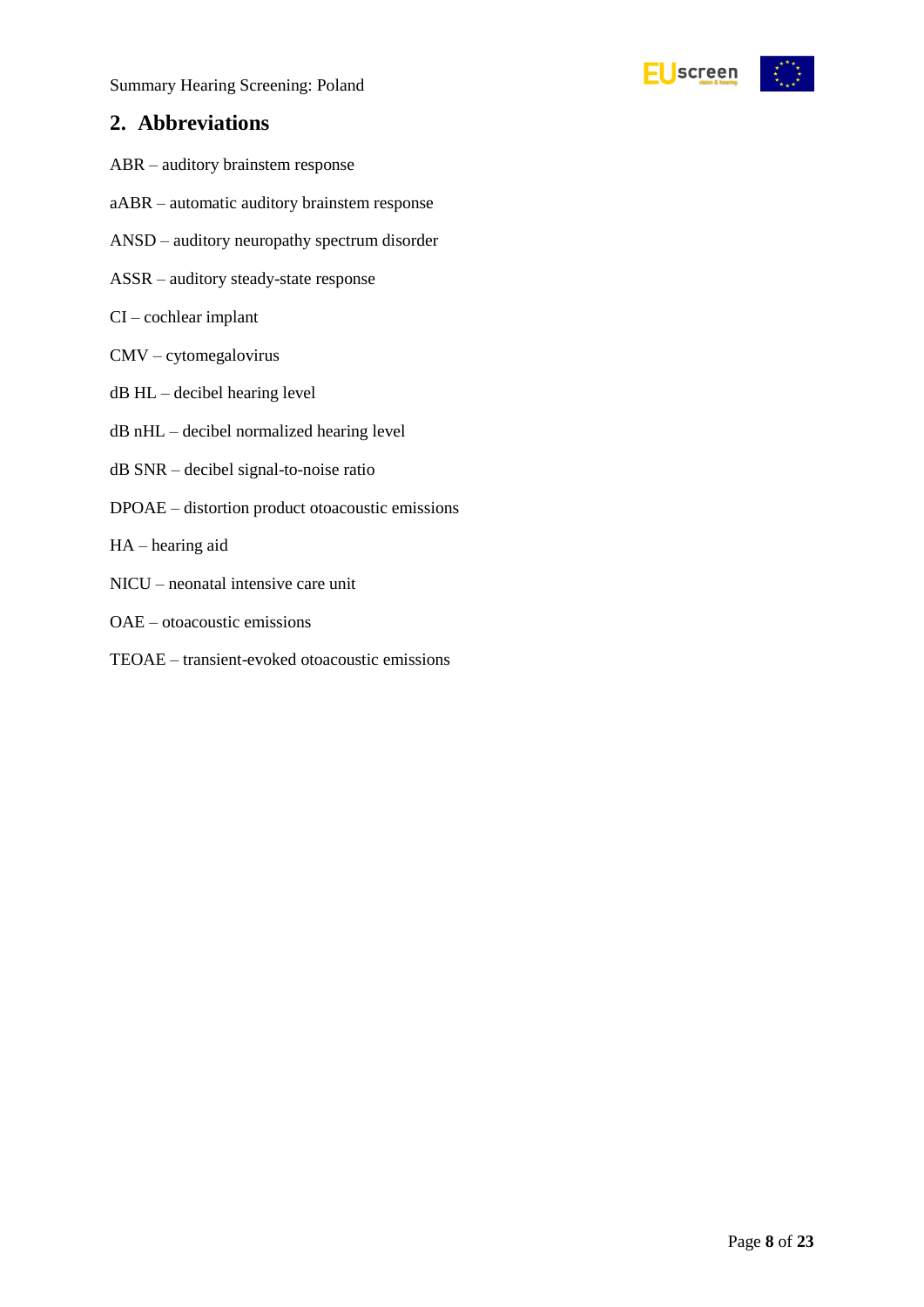

### <span id="page-8-0"></span>**3. Background**

In Poland, newborn hearing screening is organized nationally while preschool hearing screening is organized regionally. The following report contains information with regards to hearing screening in the entire country of Poland.

#### **3.1 General**

<span id="page-8-1"></span>Poland has a total area of 312 679 km<sup>2</sup> with a population of 38 424 000.

In Poland, each birth is registered with the Central Statistics Office. The number of births in Poland in 2016 was 382 300 (Statistics Poland, 2017).

The World Bank income classification categorizes Poland as a high-income country (The World Bank, 2018). The gross domestic product (GDP) in 2016 was 48 364 PLN or  $\epsilon$ 11 346 per capita (Statistics Poland, 2017).

From the World Health Organization (WHO) Global Health Expenditure Database, health expenditure in Poland in 2015 was 797 USD or €682 per capita (World Health Organization (WHO), 2018a).

Data from the World Health Organization indicates a child mortality rate (under age 5) in Poland of 4.9 per 1000 in 2015 (World Health Organization (WHO), 2018b). Data acquired from the 2016 United Nations Demographic Yearbook indicates an infant mortality rate of 4.0 per 1000 for the country of Poland in 2015, a rate of 4.0 per 1000 in urban areas and 4.1 per 1000 in rural areas (United Nations Statistical Division, 2016).

#### **3.2 Neonatal hearing screening**

<span id="page-8-2"></span>In Poland, neonatal hearing screening is conducted universally, with all babies in the country having access to hearing screening. Screening is obligatory for parents, though parents are not rewarded or penalized for participation or refusal to participate. The universal program for well and at-risk babies was first implemented in 2002 and expanded to universally cover all well- and at-risk babies in 2003. Neonatal hearing screening is embedded in the Preventive Child Health Care screening system. The programme for well- and at-risk babies is funded through charity and health insurance.

The Polish Universal Neonatal Hearing Screening Programme (PUNHSP) implements screening procedures which are followed across the country (described in a later section). There are no differences in protocol for well or at-risk infants across regions in Poland. A national registration system for neonatal hearing screening is centralized for data monitoring.

#### **3.3 Preschool hearing screening**

<span id="page-8-3"></span>In Poland, preschool hearing screening exists only in some regions or local areas. Preschool screening has not been implemented nationally; and therefore, there is no centralized information available for preschool hearing screening that applies to this report.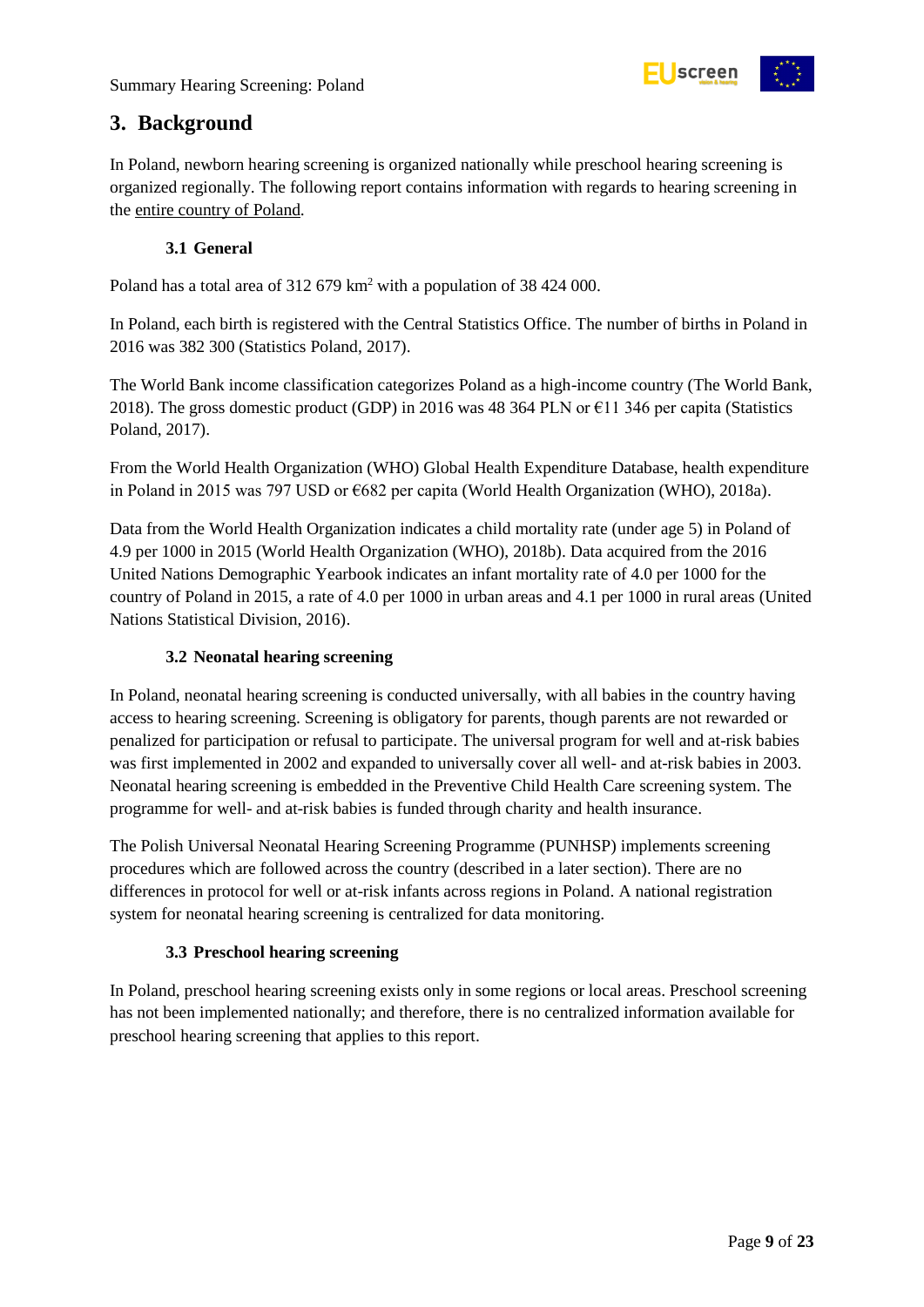

## <span id="page-9-0"></span>**4. Guidelines & Quality Control**

Neonatal hearing screening in Poland follows the national hearing screening guidelines. A protocol exists for both well babies and babies at-risk for hearing loss.

The content of the screening guidelines was developed by the medical coordinator with the cooperation of the Great Orchestra of Christmas Charity Foundation.

Since its initiation in 2002-2003, the guidelines have not been revised, except for modifications on information structure and internet capability. If required in the future, the medical coordinator office would decide on the revisions across all departments. Revisions would be funded through the Great Orchestra of Christmas Charity Foundation.

Quality monitoring of the PUNHSP is performed, as indicated by law, since 2004. Quality is controlled by comparison of data from the PUNHSP central database to two independent databases, the Central Statistical Office and the National Health Fund. Each of the 400 neonatal units in Poland contains a terminal for entering data into the neonatal hearing screening central database, which then become available immediately for central analysis. According to regulation, data should be entered immediately after delivery / screening, but can be entered up to 1 month after birth.

Annual reports of neonatal hearing screening results are available in Poland and published regularly (Greczka, Zych, Szyfter, & Wróbel, 2018; Szyfter, Greczka, Dąbrowski, & Wróbel, 2016; Zych et al., 2018). Additional research has also been completed on the PUNHSP (Greczka et al., 2017; Greczka, Wróbel, Dąbrowski, Mikołajczak, & Szyfter, 2015; Greczka, Wróbel, Dąbrowski, Szyfter-Harris, & Szyfter, 2016; Szyfter et al., 2016; Szyfter, Wróbel, Radziszewska-Konopka, Szyfter-Harris, & Karlik, 2008; Szyfter, Wróbel, Szyfter-Harris, & Greczka, 2013; Szyfter, Wróbel, Karlik, & Greczka, 2013; Wróbel, Greczka, & Szyfter, 2014; K. E. Wroblewska-Seniuk, Dabrowski, Szyfter, & Mazela, 2017; K. Wroblewska-Seniuk, Greczka, Dabrowski, Szyfter-Harris, & Mazela, 2017; K. Wroblewska-Seniuk, Greczka, Dabrowski, Szyfter, & Mazela, 2017).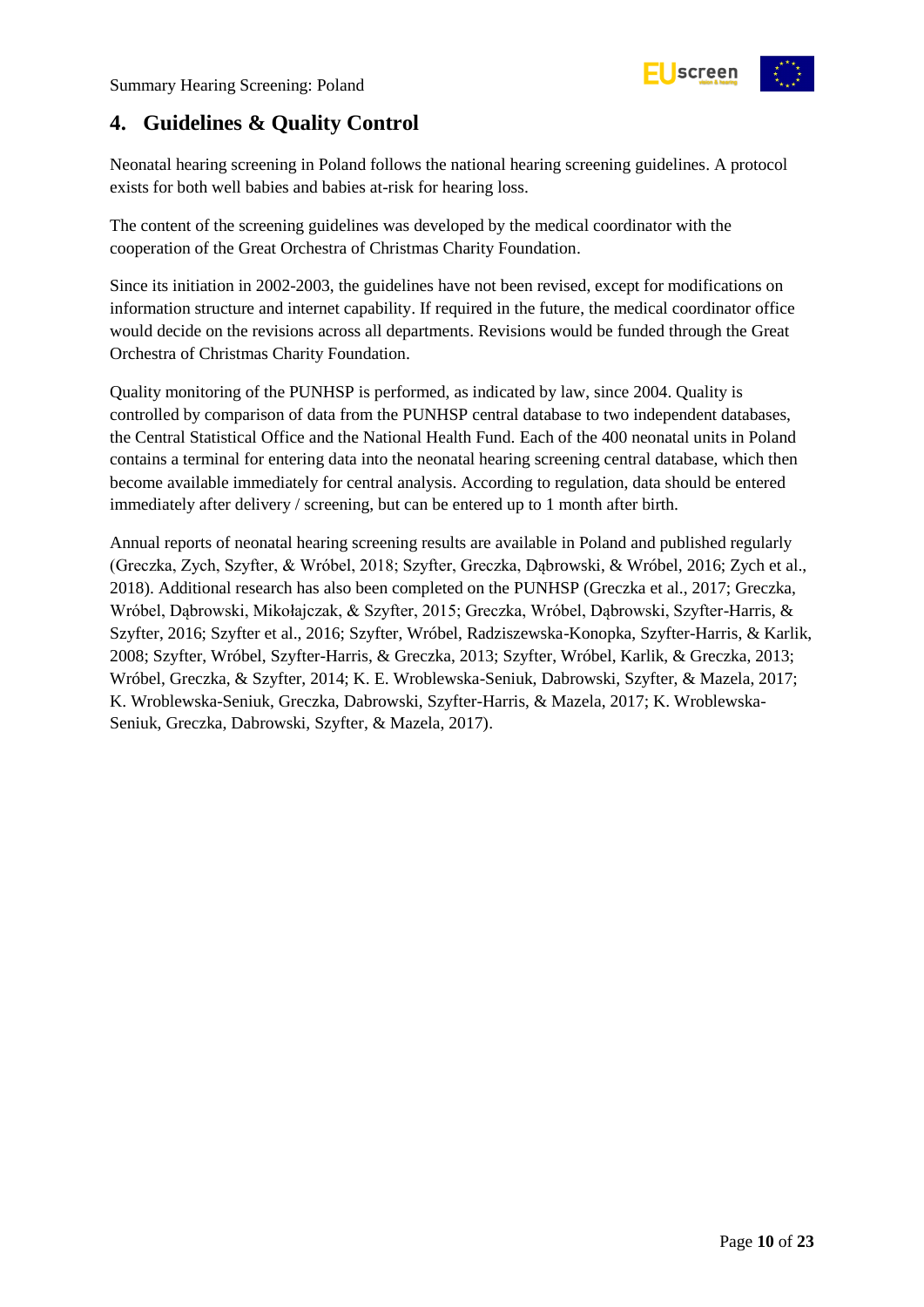## <span id="page-10-0"></span>**5. Process: Screening, Diagnosis, Intervention**

#### **5.1 Neonatal hearing screening**

<span id="page-10-1"></span>In Poland, hearing screening occurs in the in the hospital (or NICU) for both well babies and babies at risk for hearing loss. Parents are contacted directly while in the hospital or NICU. According to the Central Statistical Office in Poland, 99.8% of children were born in a hospital or maternity clinic and 0.2% births took place at home in 2016 (Statistics Poland, 2017). The average stay in the maternity hospital after birth is estimated to be 2-3 days.

Well-baby screening should be completed before discharge from the hospital. For infants at risk, screening should be completed as soon as possible, but some follow-up screening (e.g., if on ototoxic medications) continues until 3 years of age.

The target condition for screening (both well babies and at-risk babies) is a unilateral or bilateral hearing loss of greater than 20 dB HL.

Well babies and at-risk babies are screened with the same protocol, with the exception that at-risk babies are referred directly to diagnostic assessment irrespective of screening result.

At-risk babies are defined as those with a family history of hearing loss (including parents, siblings, grandparents, aunts/uncles, and/or cousins), congenital abnormalities of the head or neck<sup>1</sup>, a congenital syndrome associated with hearing loss<sup>2</sup>, prematurity, use of ototoxic medications<sup>3</sup>, TORCH infection or other serious infection<sup>4</sup>, low birth weight (<1500 g), APGAR score of <4 in 1 minute, APGAR score of  $\leq 6$  in 5 minutes, jaundice requiring exchange transfusion, intensive therapy  $> 7$  days, or artificial ventilation > 5 days.

Data is unavailable regarding the number of infants admitted into a NICU, but 11.3% of babies screened are identified as being at-risk for hearing loss according to Poland's hearing screening protocol (K. Wroblewska-Seniuk, Greczka, Dabrowski, Szyfter, et al., 2017).

<span id="page-10-2"></span>The prevalence of cytomegalovirus (CMV) infections or meningitis is not known.

#### **5.2 Neonatal diagnostic assessment**

The diagnostic assessment tests performed are OAEs, tympanometry / impedance measures, and ABR.

The diagnostic assessment of well-babies and at-risk babies should be performed before 3 months of age and a final diagnosis of hearing loss should be made before 6 months of age.

#### **5.3 Preschool hearing screening**

<span id="page-10-3"></span>Not applicable.

1

*<sup>1</sup> Deformation of the pinna, underdevelopment of the pinna, lack of auricular ear, narrowing of the external auditory canal, underdevelopment of the external auditory canal, absence of external auditory canal, fistula ear, cove, fistula or cyst of gill gap, bay and pre-cyst cyst, or cleft lip, ridge, hard palate or soft palate*

*<sup>2</sup> Alberts-Schonberg, Alstrom-Hallgren, Cogan, Crouzon, Down's, Escher-Hirt, Feinmesser-Zelig, Franceschetti, Goldenhar, Gregg, Hallgren, Klippel-Feil, Leopard, Pendred, Pierre-Robin, Treacher-Collins, Turner, Usher, Vourmann-Vourmann, Waardenburg, Wildervank, or other.*

*<sup>3</sup> Gentamicin, amikacin, netilmicin, vancomycin-erythromycin, azithromycin, furosemide, biodacin, or other.*

*<sup>4</sup> Cytomegalovirus (CMV), rubella, mumps, toxoplasmosis, herpes, meningitis, or other*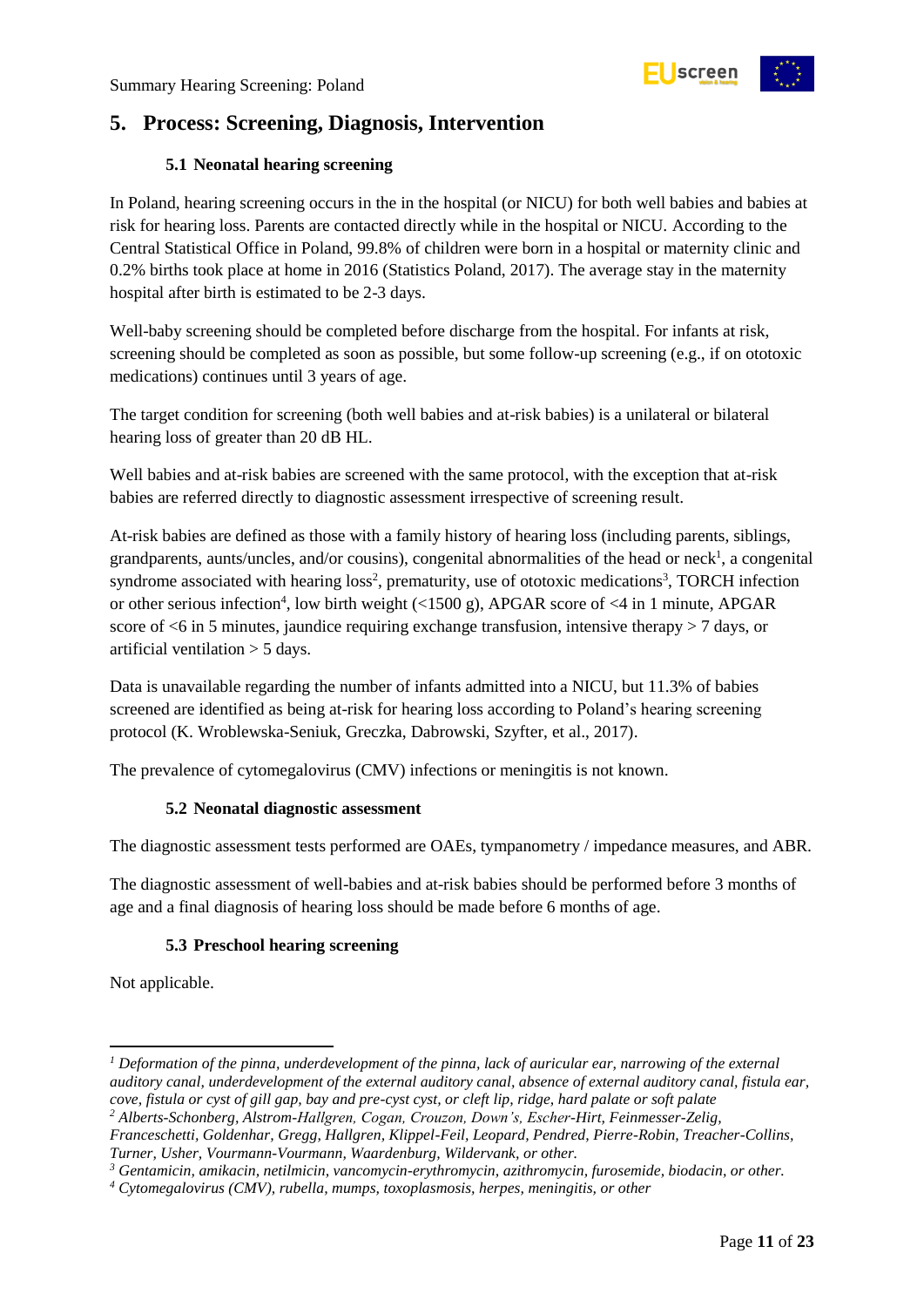

#### **5.4 Intervention approach**

<span id="page-11-0"></span>In Poland, treatment options available include hearing aids, bone conductive devices, and cochlear implants. Infants are fitted with hearing aids from less than 6 months to 1-2 years age. Infants are fitted with cochlear implants from 1 year of age and older.

The hearing aid fitting criterion is a hearing loss of  $> 30$  dB HL bilaterally. Unilateral hearing losses are also considered for amplification, though hearing aids are fit on a child-by-child basis, depending on the results of the overall assessment and with close parental support and involvement (Skarżyński et al., 2011).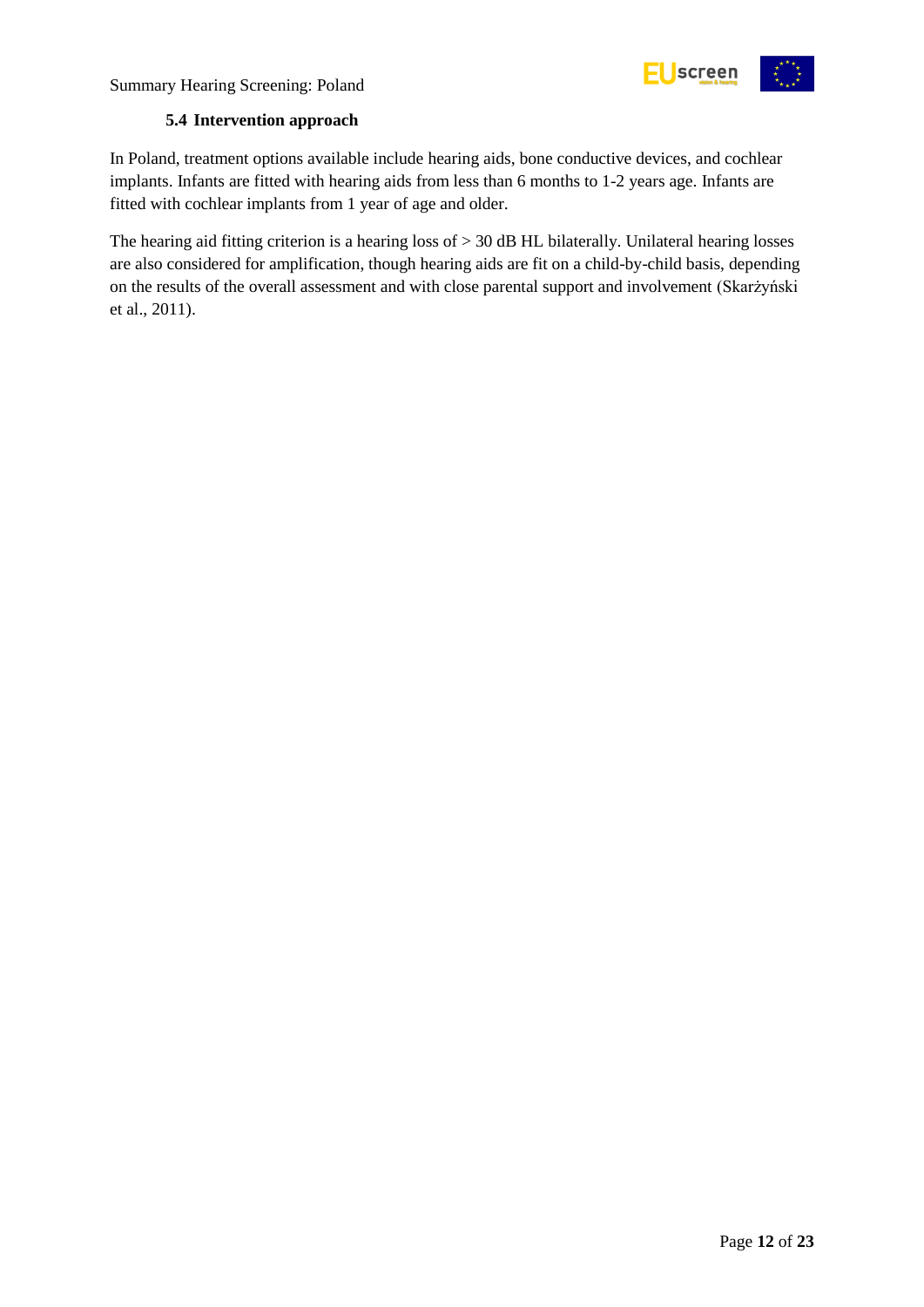

### <span id="page-12-0"></span>**6. Protocols**

Hearing screening protocols are described for neonatal hearing screening (well and at-risk) as well as for preschool hearing screening when applicable.

- The Test performed is the screening technique used
- The Age of the child is indicated in hours, days, months or years
- Referral criteria may be the lack of an OAE response at specified frequencies, a responsewaveform repeatability constant, the absence of an aABR response at a specified intensity, or an absent behavioural response at a specified intensity. Referral criteria may be defined within a protocol or limited based on the device used.
- The Device is the screening device used.
- Unilateral Referrals indicates whether children are referred if only one ear fails screening.
- The Location is where the screening takes place

#### **6.1 Neonatal hearing screening (well)**

<span id="page-12-1"></span>The neonatal hearing screening programme in Poland for well babies without risk factors includes one or two OAE tests before the infant is discharged from the hospital. The screening process for well babies is indicated in [Table 1.](#page-12-4) No screening is performed after the infant is discharged. Infants that are not screened before discharge from the hospital are provided a referral to the second level of the programme, which is the diagnostic assessment.

<span id="page-12-4"></span>

|                  |                  |                        |               | <b>Unilateral</b> |                |
|------------------|------------------|------------------------|---------------|-------------------|----------------|
| <b>Test</b>      | Age              | Referral criteria      | <b>Device</b> | Referrals?        | Location       |
| OAE1             | 24-72 hours      | 4 dB SNR for 3/6 freq  | OtoRead       | Yes               | Maternity ward |
| OAE <sub>2</sub> | Before discharge | (Interacoustics, 2017) | <b>TEOAE</b>  | Yes               | Maternity ward |

#### **6.2 Neonatal hearing screening (at-risk)**

<span id="page-12-2"></span>The screening process of infants at-risk is very similar to the process for well babies. However, all babies at risk for hearing loss are automatically referred to the second phase of hearing screening in the audiology centre, regardless of the OAE result at the screen. Risk factor information is collected in the maternity ward or NICU.

#### **6.3 Preschool hearing screening**

<span id="page-12-3"></span>Not applicable.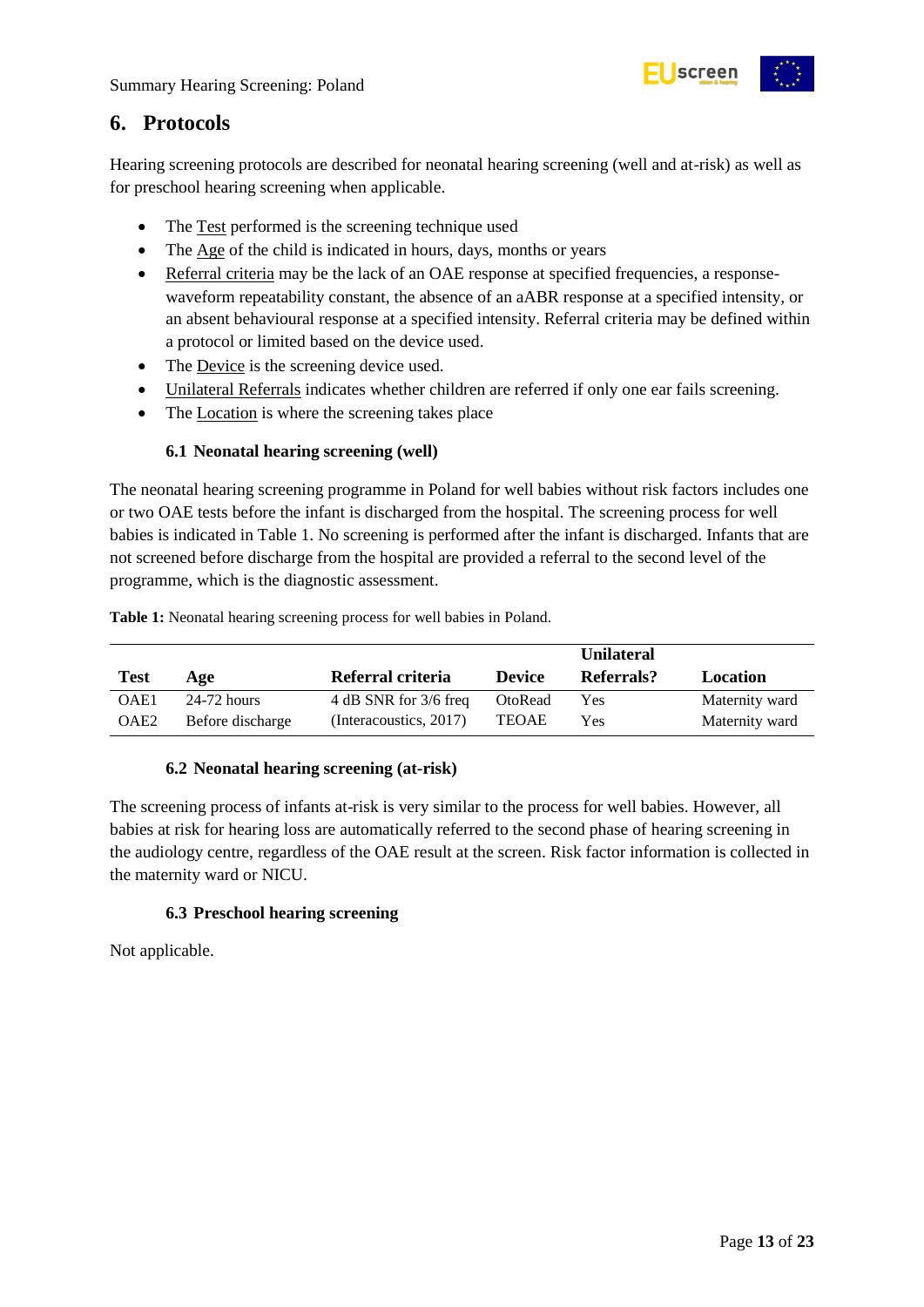

### <span id="page-13-0"></span>**7. Professionals**

#### **7.1 Neonatal hearing screening (well)**

<span id="page-13-1"></span>Screening for well babies is performed by nurses or midwives in the hospitals.

Nurses and midwives undergo 1-day training, which is provided as part of the contract in the purchasing of hearing screening equipment. After training, nurses and midwives who participated receive a certificate, which is a mandatory requirement to perform hearing screening. Internal training by an experienced nurse or midwife is also considered on an individual basis if a new staff member requires training.

Before each training session, the material of the 1-day course is re-assessed by considering the questions, concerns and comments raised previously.

#### **7.2 Neonatal hearing screening (at-risk)**

<span id="page-13-2"></span>Screening for at-risk infants is also performed by nurses or midwives in the hospital. See section 5.1 for training details.

#### **7.3 Preschool hearing screening**

<span id="page-13-3"></span>Not applicable.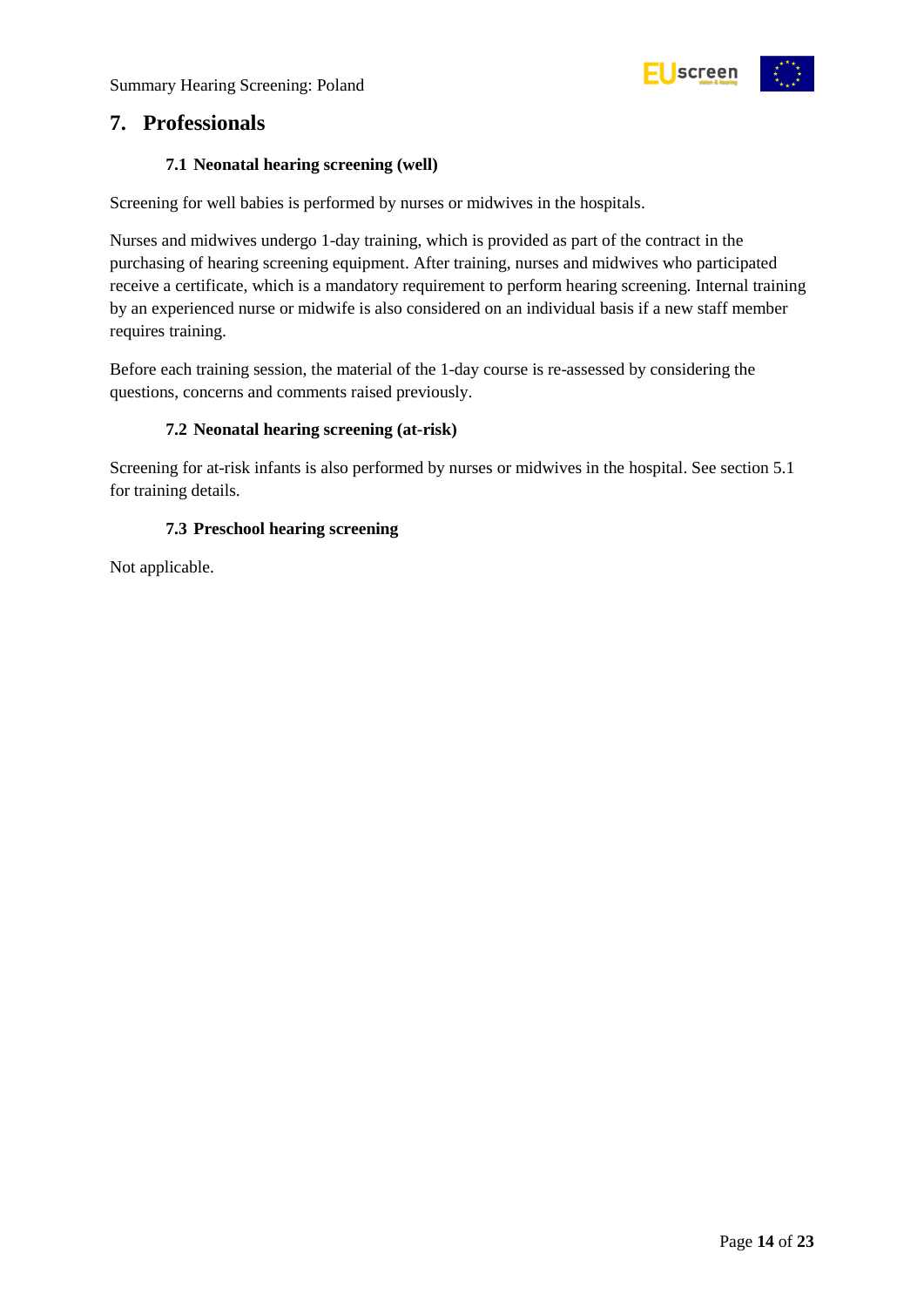

## <span id="page-14-0"></span>**8. Results: Neonatal Hearing Screening**

#### **8.1 Coverage and attendance rates**

<span id="page-14-1"></span>In Poland, all babies are theoretically offered either hearing screening or a direct referral to diagnostics. Infants who are born outside the hospital should be directed to a diagnostic assessment via their family doctor.

Neonatal hearing screening regulation indicates that infants should be registered in the database directly after delivery in the hospital. In 2016, 96.3% of neonates born in Poland were registered in the neonatal hearing screening database (Zych et al., 2018). This includes both well-babies and at-risk babies. For home births, these infants would not be registered but should be directly referred for a diagnostic assessment by their family doctor. As described earlier, home births account for 0.2% of births in Poland.

Coverage rate is defined as the percentage of infants who have a screening result out of all those eligible for screening. Infants may therefore be registered in the database but not receive OAE screening. In 2016, 94.7% of infants born in Poland had a hearing screening test at discharge (Zych et al., 2018).

In Poland, the screening phase ends once the infant is discharged from the hospital. As part of the discharge process, parents are provided a coloured card indicating the results of the screening test. At this point, infants are referred for a diagnostic assessment upon discharge if they failed both OAE screens. If the second-step OAE could not be completed or if the infant was not screened at all, this would also warrant referral to a diagnostic assessment. Therefore, the precise coverage rate in Poland is difficult to determine, as infants without an initial hearing screening test may still attend the second level of the programme (diagnostic assessment). Considering this variation, the coverage rate in Poland can be calculated to be *at least* 94.7% and up to 96.3% in 2016 (Zych et al., 2018).

Attendance rate for neonatal hearing screening is defined as the percentage of babies who completed the screening out of all babies offered screening. The number of infants that missed being *offered* screening is not specified, and therefore, attendance rate of screening cannot be determined.

#### **8.2 Referral rates**

<span id="page-14-2"></span>Referral rates for the two-step OAE screening for well babies are indicated in Table 3.

| <b>Test</b> | <b>Referral Rate</b>                |
|-------------|-------------------------------------|
| OAE1/2      | 3.4% in 2017 (Greczka, 2018),       |
|             | 4.5% in 2014 (Greczka et al., 2017) |

<span id="page-14-3"></span>**Table 2:** Referral rates for neonatal hearing screening among well babies in Poland.

OAE1 and OAE2 results not separated. Percentages indicate total referral rate at discharge (i.e., after one or both tests), assuming an attendance rate of 100%.

From January 2003 until November 2013, 2.9% of well infants without risk factors had an abnormal OAE result during the first stage of screening (Greczka et al., 2015). From June to November 2014, 3.0% of well-babies screened were referred from the OAE screening (Greczka et al., 2017). Similarly, the 96.6% passing rate for well babies in 2017 would suggest a 3.4% rate of abnormal OAE results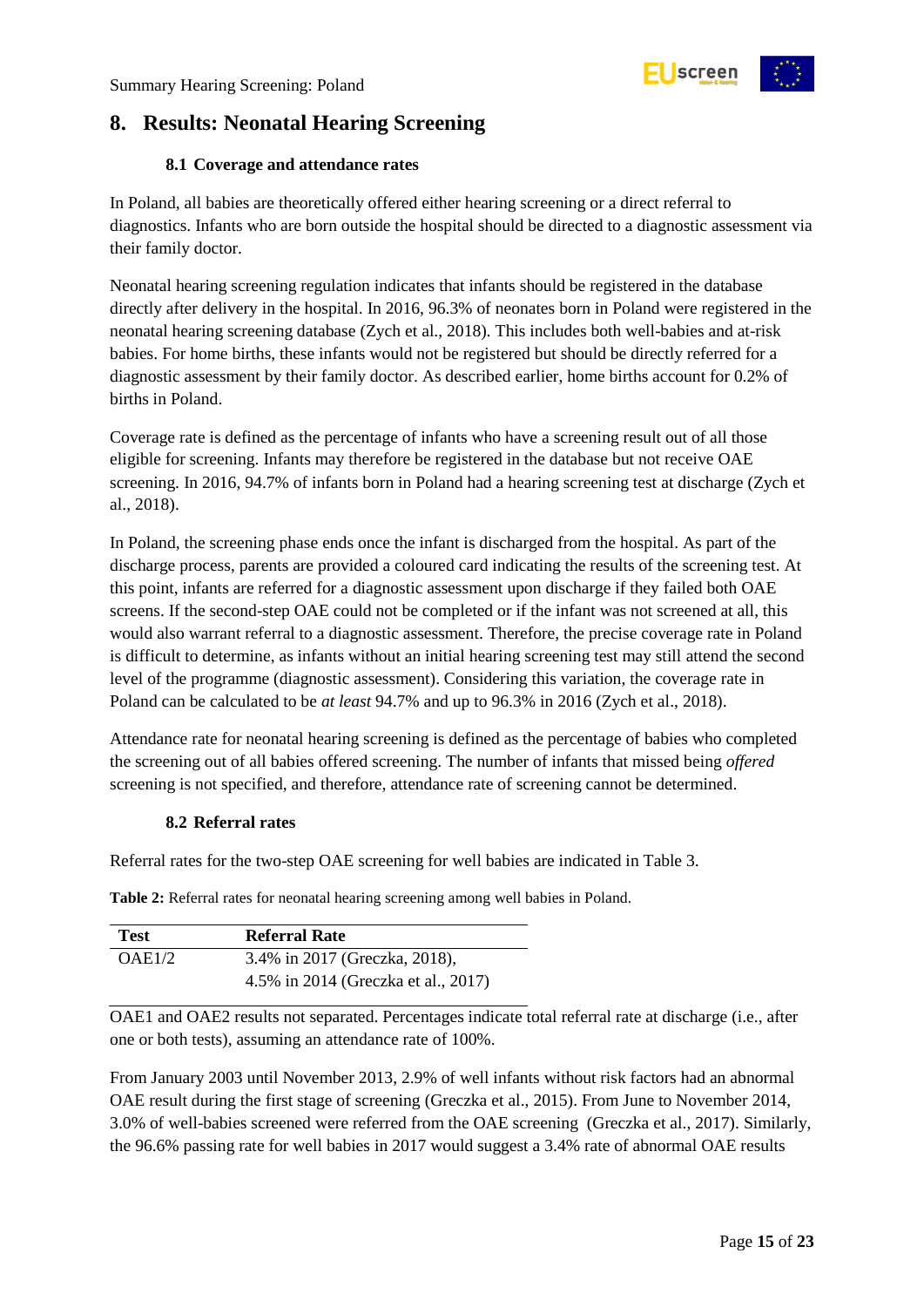

(Greczka, 2018). Therefore, the percentage of well babies *who are screened and subsequently referred* to diagnostic evaluation is approximately 3% in Poland.

However, the referrals in Poland also include the infants who were not screened in the maternity hospital. As indicated, infants not screened in the hospital are automatically referred to the second (diagnostic) stage of the programme in the audiology centre. Therefore, actual referral rates of well babies are estimated to be up to 5% (Greczka et al., 2015).

As indicated, all at-risk babies should be referred to the audiology centres, regardless of a passing or referring OAE result, therefore actual referral rates for at-risk babies are around 90-100%. However, given that OAEs are still performed on at-risk infants, it can be calculated that 10.2% of infants who were screened with risk factors failed the initial OAE screening from June to November 2014 (Greczka et al., 2017).

In total, a yearly average of 8.5% (ranging from 8 to 10%) of well and at-risk infants are referred for diagnostic assessment from the screening programme.

#### **8.3 Diagnostic assessment attendance**

<span id="page-15-0"></span>The compliance rate for diagnostic assessment after screening referral is unclear.

According to the neonatal hearing screening database from 2003 to 2013, the compliance rate for all infants (including well-babies with a failed OAE screen, infants with risk factors (pass or fail OAE), and infants without an OAE screen) was 55.8%. Through a telephone survey, Greczka et al. (2017) estimated that approximately 27.7% of these infants, who should have been referred for diagnostic assessment according to the database, actually passed the OAE screen according to their parents. Therefore, based on these phone interviews, it was estimated that the compliance rate is likely notably higher, around 83%. According to Greczka et al. (2017), the estimated compliance rates for infants that failed the initial OAE screen were 82.4% and 81.3% for well-babies and at-risk babies, respectively.

However, in contrast, recent evidence from 2016 showed that 66.9% of well and at-risk infants who were referred to a diagnostic assessment attended their diagnostic appointment (Zych et al., 2018, data according to Central Data Base, not validated by use of telephone survey).

#### **8.4 Prevalence / Diagnosis**

<span id="page-15-1"></span>The calculated prevalence of hearing loss among neonates in Poland is presented i[n Table 3.](#page-15-2) According to the source used, values were determined from years 2003 to 2011, after the implementation of neonatal hearing screening (Szyfter, Wróbel, Szyfter-Harris, et al., 2013). Data presented were not separated by permanent or transient, rather by type of hearing loss. Note that sensorineural, mixed and conductive hearing losses are included in the total prevalence values.

<span id="page-15-2"></span>**Table 3:** Prevalence of hearing loss among neonates in Poland (Szyfter, Wróbel, Szyfter-Harris, et al., 2013).

|                                              | <b>Bilateral</b> |           | Unilateral |          |
|----------------------------------------------|------------------|-----------|------------|----------|
|                                              | $\geq$ 40 dB     | $> 95$ dB | $>40$ dB   | $>95$ dB |
| Total (per 1000 neonates)                    | 1.47             | 0.39      | 0.52       | 0.09     |
| Sensorineural $\&$ mixed (per 1000 neonates) | .29              | 0.39      | 0.41       | 0.09     |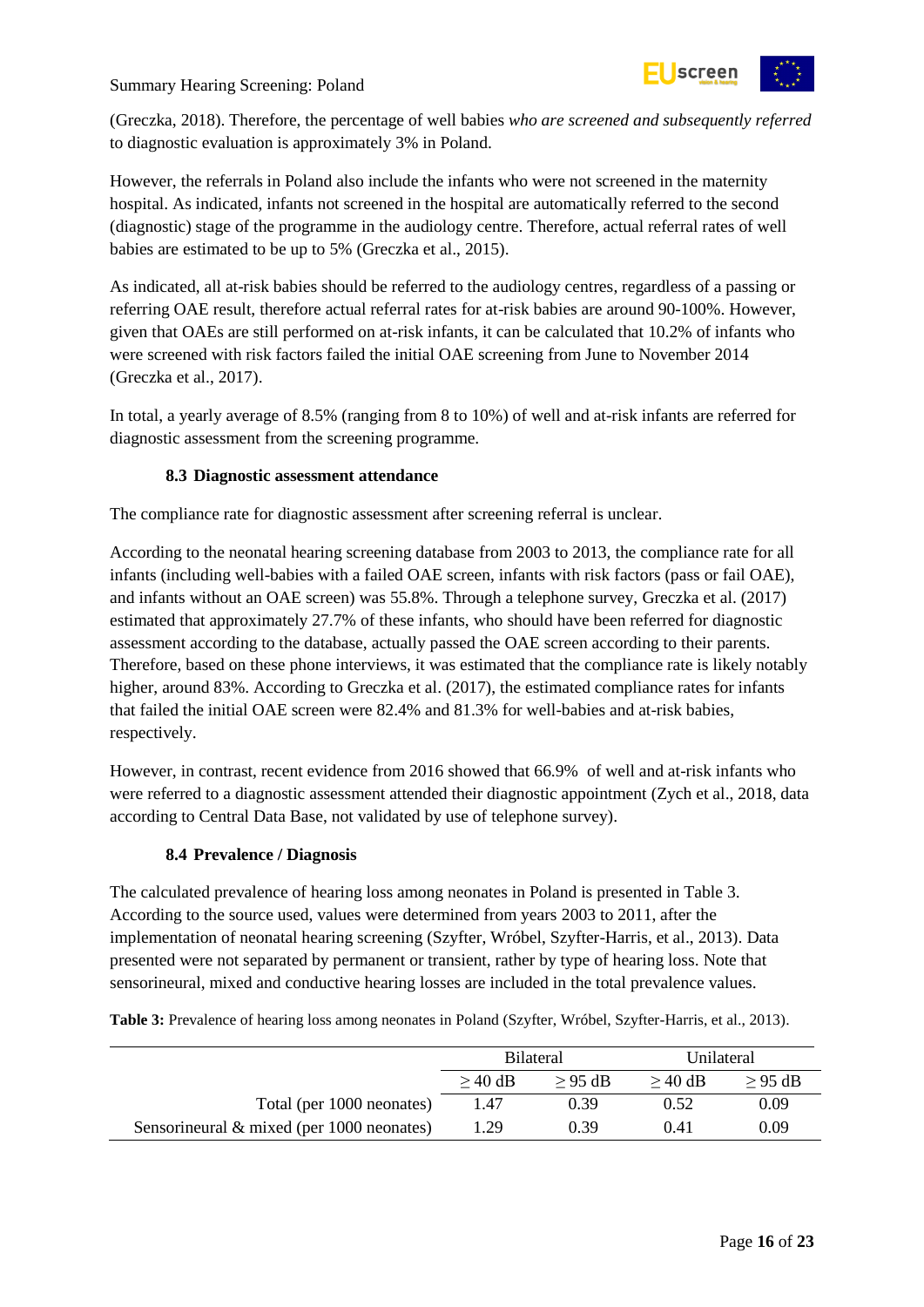

Because prevalence was calculated after neonatal hearing screening implementation, the percentage of neonates diagnosed with hearing loss after neonatal hearing screening are identical to the figures presented in [Table 3.](#page-15-2)

Data regarding hearing loss diagnosed among infants who were not screened via neonatal hearing screening is not available.

#### **8.5 Treatment success**

<span id="page-16-0"></span>After neonatal hearing screening in Poland, 59% of children with hearing loss are fitted with hearing aids per year, and 30% of children with hearing loss are fitted with cochlear implants (Greczka et al., 2015).

#### **8.6 Screening evaluation**

<span id="page-16-1"></span>Data is unavailable with regards to the false positive or negatives associated with neonatal hearing screening for well babies or at-risk babies. The positive predictive value of a referral to diagnostic assessment in all infants is 5% according to data collected from 2003 to 2013 (Greczka et al., 2015).

The sensitivity and specificity of neonatal hearing screening is unavailable for well-babies and at-risk babies.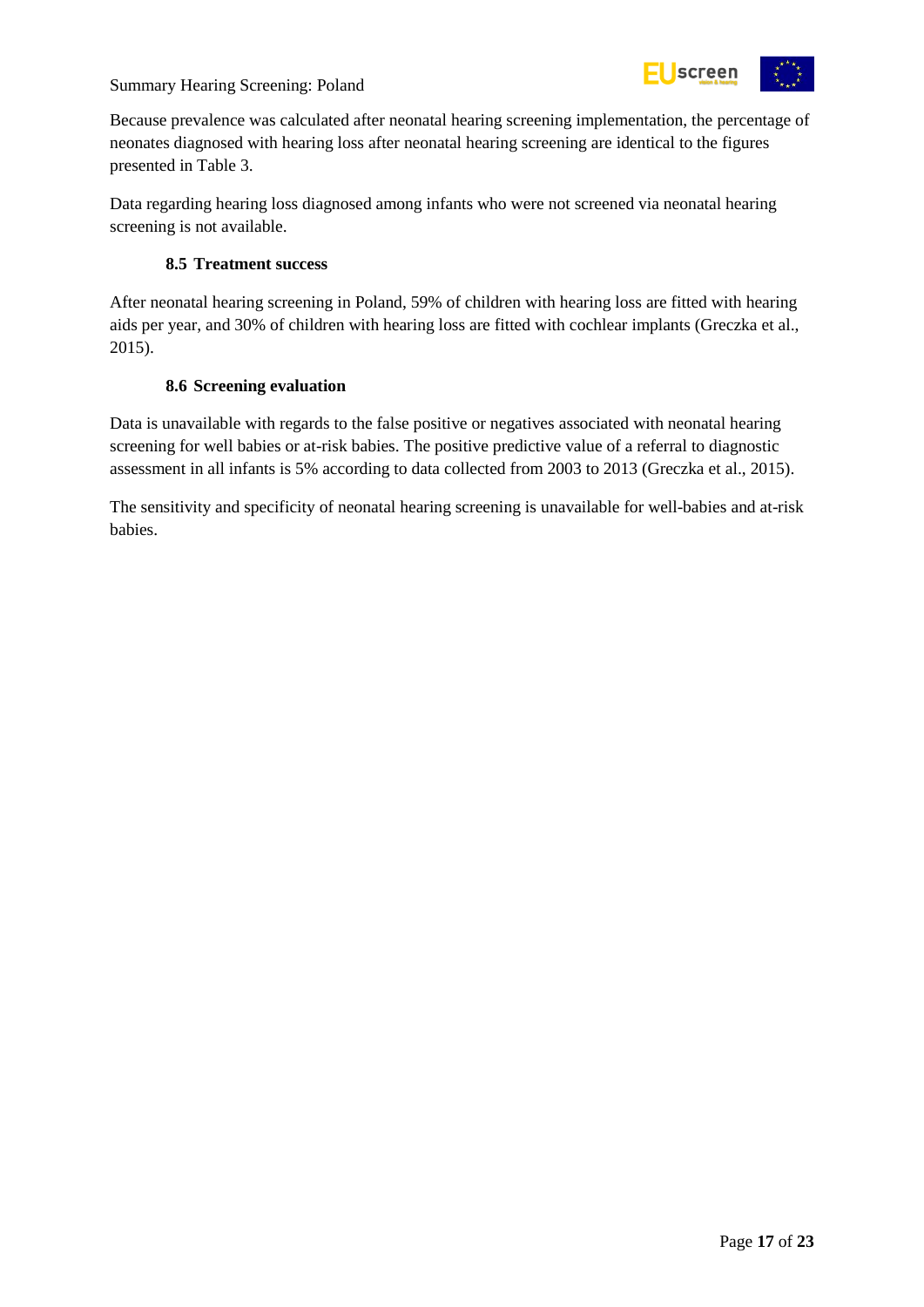



## <span id="page-17-0"></span>**9. Results: Preschool Hearing Screening**

#### **9.1 Coverage and attendance rates**

<span id="page-17-2"></span><span id="page-17-1"></span>Not applicable.

#### **9.2 Referral rates**

<span id="page-17-3"></span>Not applicable.

#### **9.3 Diagnostic assessment attendance**

<span id="page-17-4"></span>Not applicable.

#### **9.4 Screening evaluation**

Not applicable.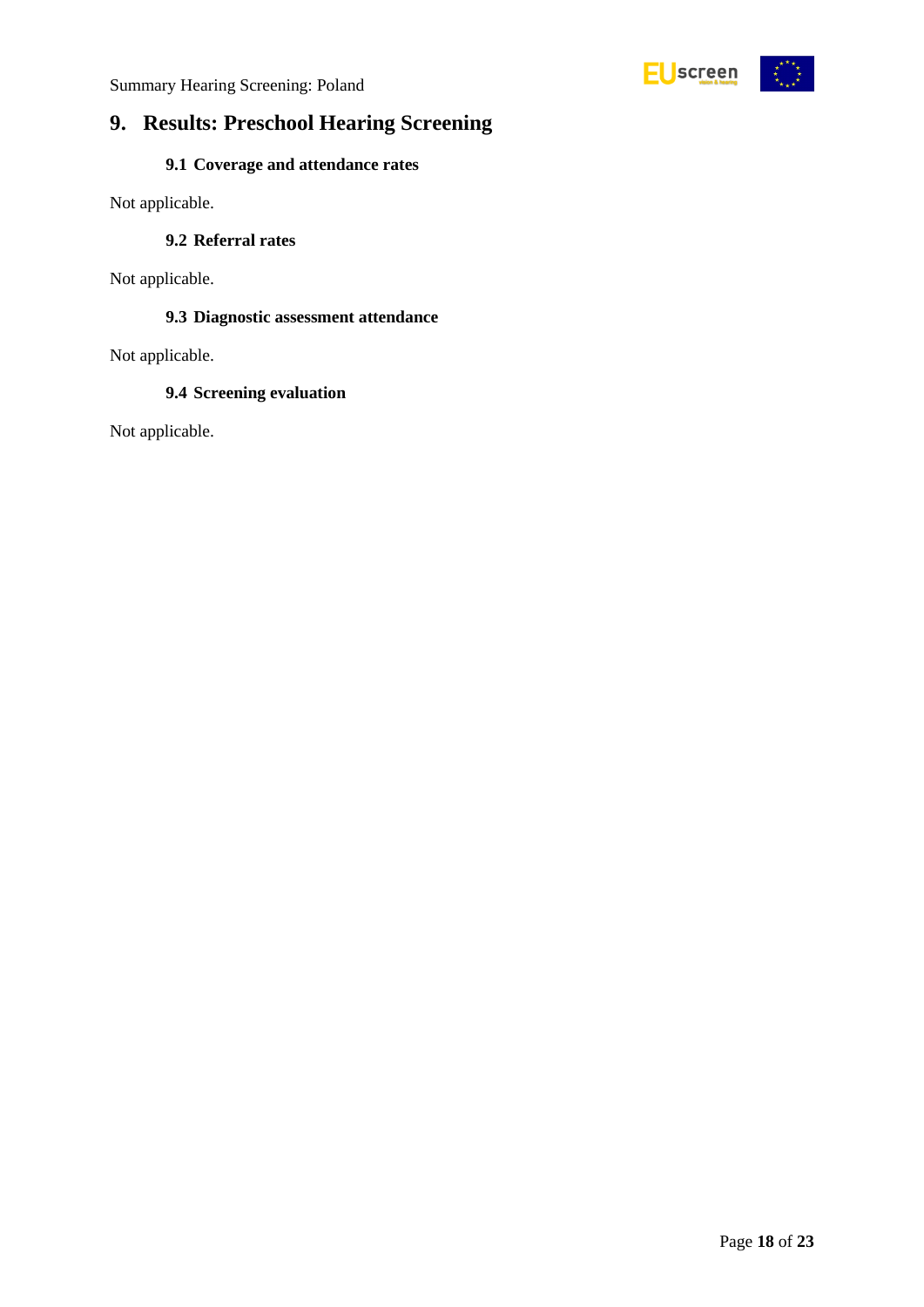

## <span id="page-18-0"></span>**10. Costs: Neonatal Hearing Screening**

Neonatal hearing screening in Poland is free of charge for parents, while preschool hearing screening is funded by parents. There is no financial reward when parents attend hearing screening, and there is no penalty for those who do not attend hearing screening.

<span id="page-18-1"></span>There has not been a cost effectiveness analysis completed in Poland.

#### **10.1 Screening costs**

The total screening annual costs for all neonatal hearing screening in Poland is around 2 000 000 PLN. In 2016, the exact expenditure was 1 129 410 PLN ( $\epsilon$ 263 672), which applies to costs of printing screening cards, certificates, bulletins, leaflets, renting the office of the medical coordinator, and operating an IT company (Great Orchestra of Christmas Charity, 2016). Hospital costs and screening staff salaries are not included in this figure, and these data are not available (see below). Equipment costs are also not included, nor are costs for diagnostic assessments.

The total screening cost per baby is unavailable.

Screening costs for at-risk babies is not a separate figure and included in the total costs.

#### **10.2 Equipment costs**

<span id="page-18-2"></span>(*Information extracted to protect commercially sensitive data*)

The maintenance costs and disposable costs are unknown. Screening devices are scheduled to be replaced every 7 years (Great Orchestra of Christmas Charity, 2016).

#### **10.3 Staff costs**

<span id="page-18-3"></span>Data is unavailable regarding how many screening professionals exist in Poland currently.

In Poland, the yearly salary for a nurse is 40 803.72 PLN and for a midwife is 40 466.64 PLN. The cost for the education to become a nurse or midwife ranges from 19 000 to 60 000 PLN (Ministry of Health). Education standards of nurses and midwives meet regulations set by the European Union. Standards in Poland for nursing and midwifery education are that first-cycle studies are at least 6 semesters (3 years) and second-cycle studies are at least 4 semesters.

As indicated previously, nurses and midwives are trained to become hearing screeners via a 1-day training course. The cost of this training course is included in the contract for the OAE device (OtoRead, Interacoustics). As indicated previously, each device costs approximately 4000€ and Poland has currently 1339 devices in the program.

#### **10.4 Diagnostic costs**

<span id="page-18-5"></span><span id="page-18-4"></span>The cost for a diagnostic assessment is not provided.

#### **10.5 Amplification costs**

In Poland, all children with hearing loss are treated; however, children may not be fitted with cochlear implants if deaf parents refuse this type of intervention.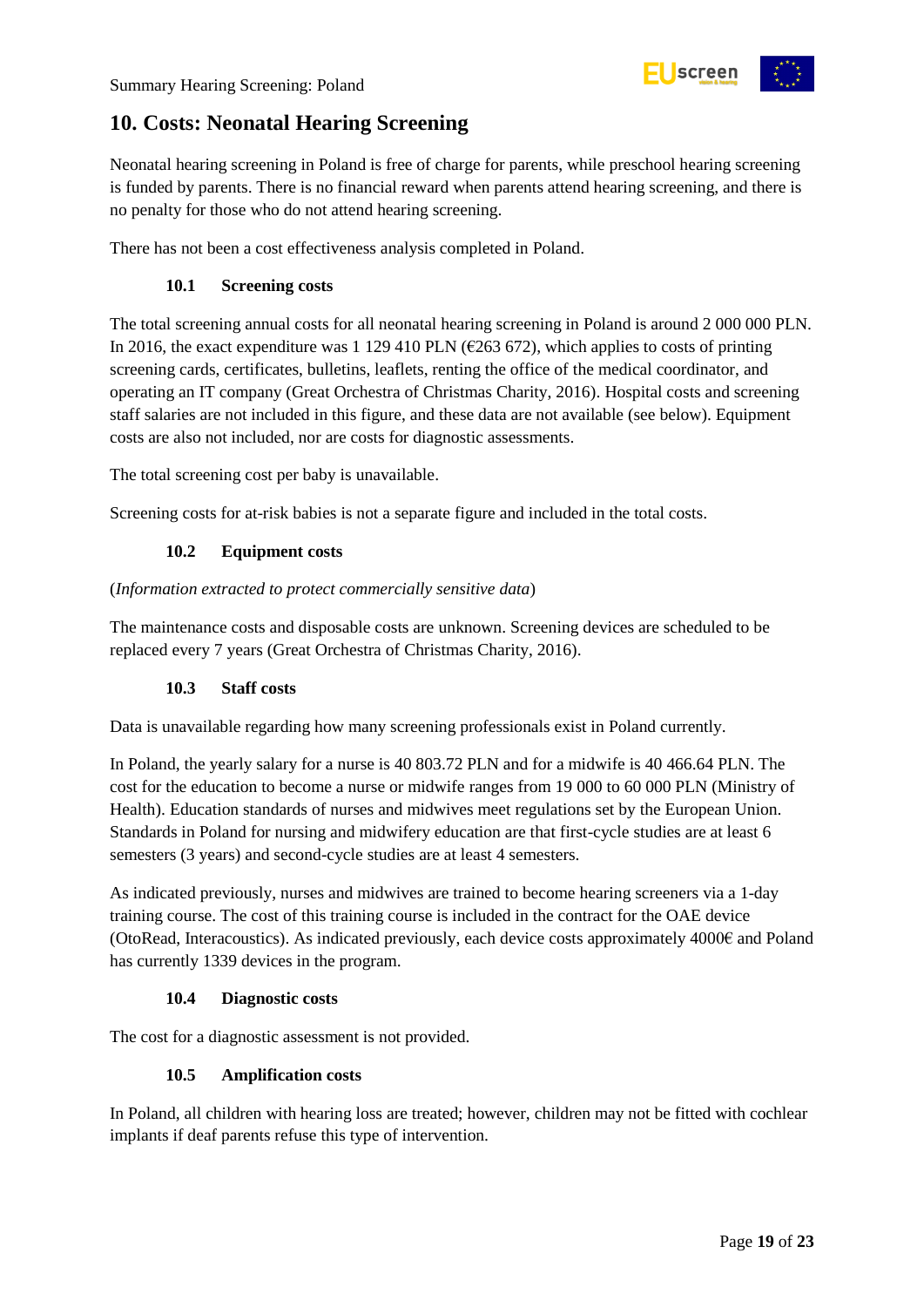

The costs for hearing aids and services are reimbursable. Reimbursement includes 2 000 PLN for hearing aids and 60 PLN for ear molds.

For implants, bone conduction devices are refunded 1800 PLN and CI processors are refunded 2 750 PLD. The implant and costs associated with the operation are fully financed, including the preparation of the patient for the procedure and the subsequent rehabilitation. The user, however, is responsible for covering costs of batteries or additional accessories. The speech processor is eligible for replacement once every 5 years.

#### **10.6 Social costs**

<span id="page-19-0"></span>There are 32 special institutions for the deaf and hard of hearing at various levels of education (Butkiewicz et al., 2014). Costs for special school or additional support is not available.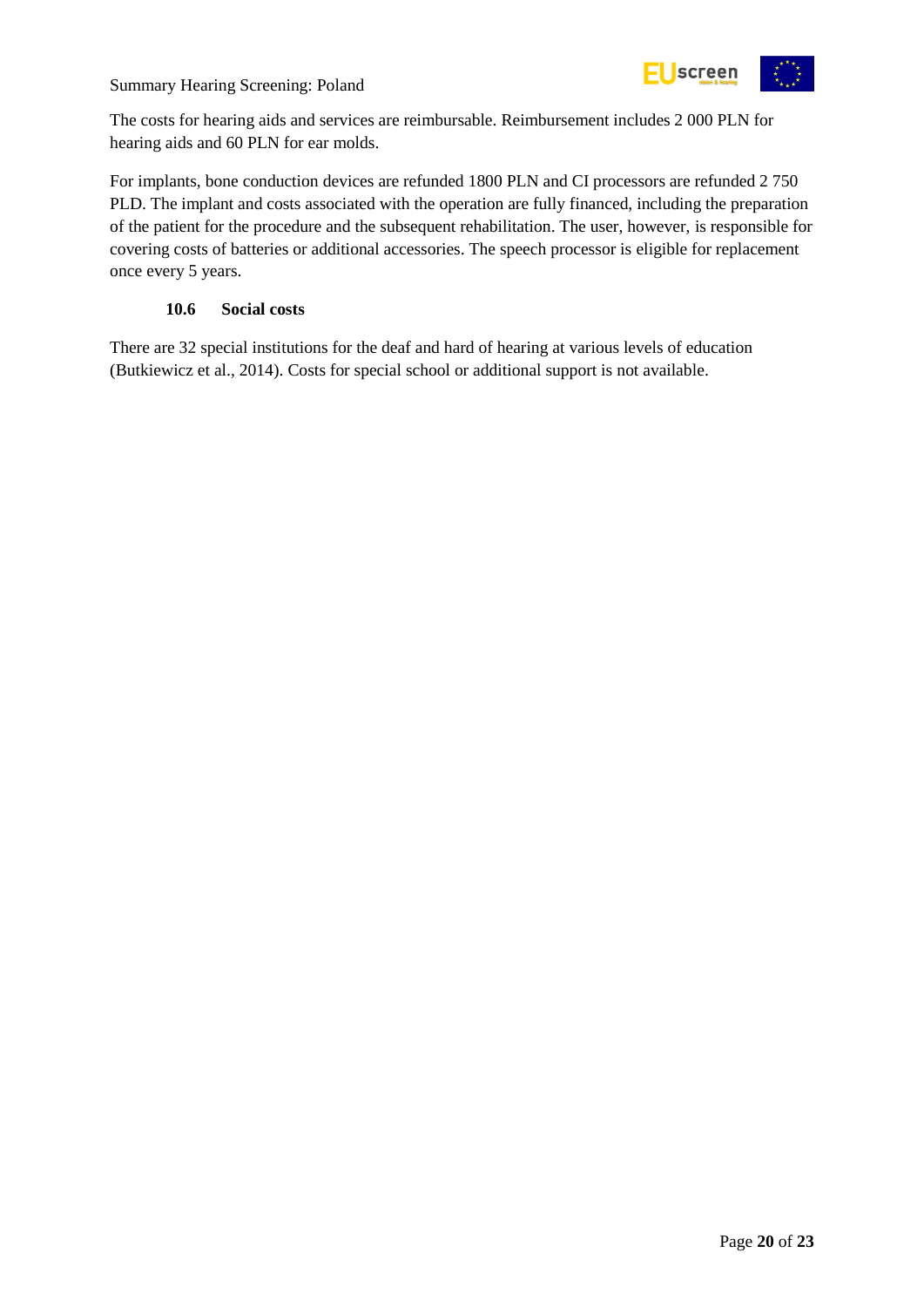

## <span id="page-20-0"></span>**11. Costs: Preschool Hearing Screening**

### **11.1 Screening costs**

<span id="page-20-2"></span><span id="page-20-1"></span>Not applicable.

#### **11.2 Equipment costs**

Not applicable.

#### **11.3 Staff costs**

<span id="page-20-3"></span>Not applicable.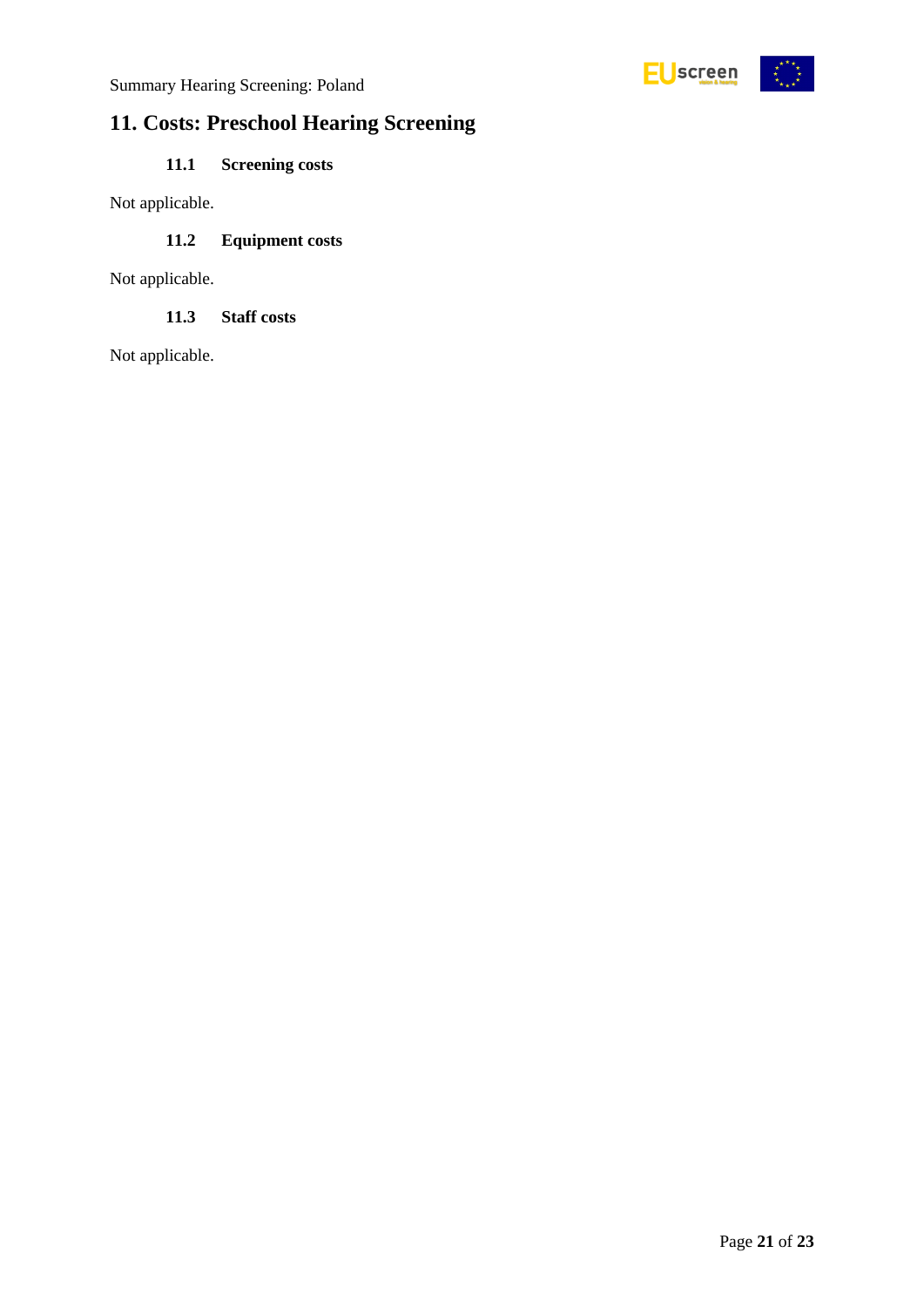

### <span id="page-21-0"></span>**12. References**

- Butkiewicz, A., Czajkowska–Kisil, M., Dunaj, M., Kowalski, P., Laskowska Klimczewska, A., Łacheta, J., … Szczygielska, M. (2014). *Sytuacja osób głuchych w Polsce: Raport zespołu ds. g/Głuchych przy Rzeczniku Praw Obywatelskich*. Warsaw.
- Great Orchestra of Christmas Charity. (2016). Financial Reports. Retrieved June 29, 2018, from https://en.wosp.org.pl/fundacja/wazne/rozliczenia
- Greczka, G. (2018). Medical coordinator's office. Personal Communication.
- Greczka, G., Wróbel, M., Dąbrowski, P., Mikołajczak, K., & Szyfter, W. (2015). Universal Neonatal Hearing Screening Program in Poland – 10-year summary. *Otolaryngologia Polska*, *69*(3), 1–5. https://doi.org/10.5604/00306657.1156325
- Greczka, G., Wróbel, M., Dąbrowski, P., Szyfter-Harris, J., & Szyfter, W. (2016). The role of the pediatrician in the Universal Neonatal Hearing Screening Program in Poland. *Standardy Medyczne/Pediatria*, *13*, 85–90.
- Greczka, G., Zych, M., Szyfter, W., & Wróbel, M. (2018). Analysis of changes in the Polish Universal Neonatal Hearing Screening Program over 15 years. *Otolaryngologia Polska*, *72*(2), 13–19.
- Greczka, G., Zych, M., Wróbel, M., Dąbrowski, P., Szyfter Harris, J., & Szyfter, W. (2017). Analysis of follow-up at the diagnostic level in the Polish Universal Neonatal Hearing Screening Programme. *Journal of Medical Screening*, *25*(1), 13–16. https://doi.org/10.1177/0969141317695848
- Interacoustics. (2017). Technical Specifications OtoReadTM.
- Skarżyński, H., Hojan, E., Wiskirska-Woźnica, B., Szkiełkowska, A., Obrębowski, A., Rogowski, M., … Olszewski, Ł. (2011). *Wytyczne w zakresie doboru aparatów słuchowych u dzieci w wieku 0– 4 roku życia*. Warsaw.
- Statistics Poland. (2017). Basic Data. Retrieved July 26, 2017, from http://stat.gov.pl/
- Szyfter, W., Greczka, G., Dąbrowski, P., & Wróbel, M. (2016). The report on the Universal Neonatal Hearing Screening Program in Poland between 2003 and 2015. *Otolaryngologia Polska = The Polish Otolaryngology*, *70*(2), 1–5. https://doi.org/10.5604/00306657.1199346
- Szyfter, W., Wróbel, M. J., Szyfter-Harris, J., & Greczka, G. (2013). Hearing Impairment in Polish Infants. *Epidemiology*, *24*(2), 333. https://doi.org/10.1097/EDE.0b013e31827b23a3
- Szyfter, W., Wróbel, M., Karlik, M., & Greczka, G. (2013). Polish Universal Neonatal Hearing Screening Program – 10 Years of Experience: Early Intervention – The Benefits and Why "Early" Is Still Not a Standard Practice. *Audiology and Neurotology*, *18*(s1), 3–4. https://doi.org/10.1159/000355423
- Szyfter, W., Wróbel, M., Radziszewska-Konopka, M., Szyfter-Harris, J., & Karlik, M. (2008). Polish Universal Neonatal Hearing Screening Program-4-year experience (2003-2006). *International Journal of Pediatric Otorhinolaryngology*, *72*(12), 1783–1787. https://doi.org/10.1016/j.ijporl.2008.08.015